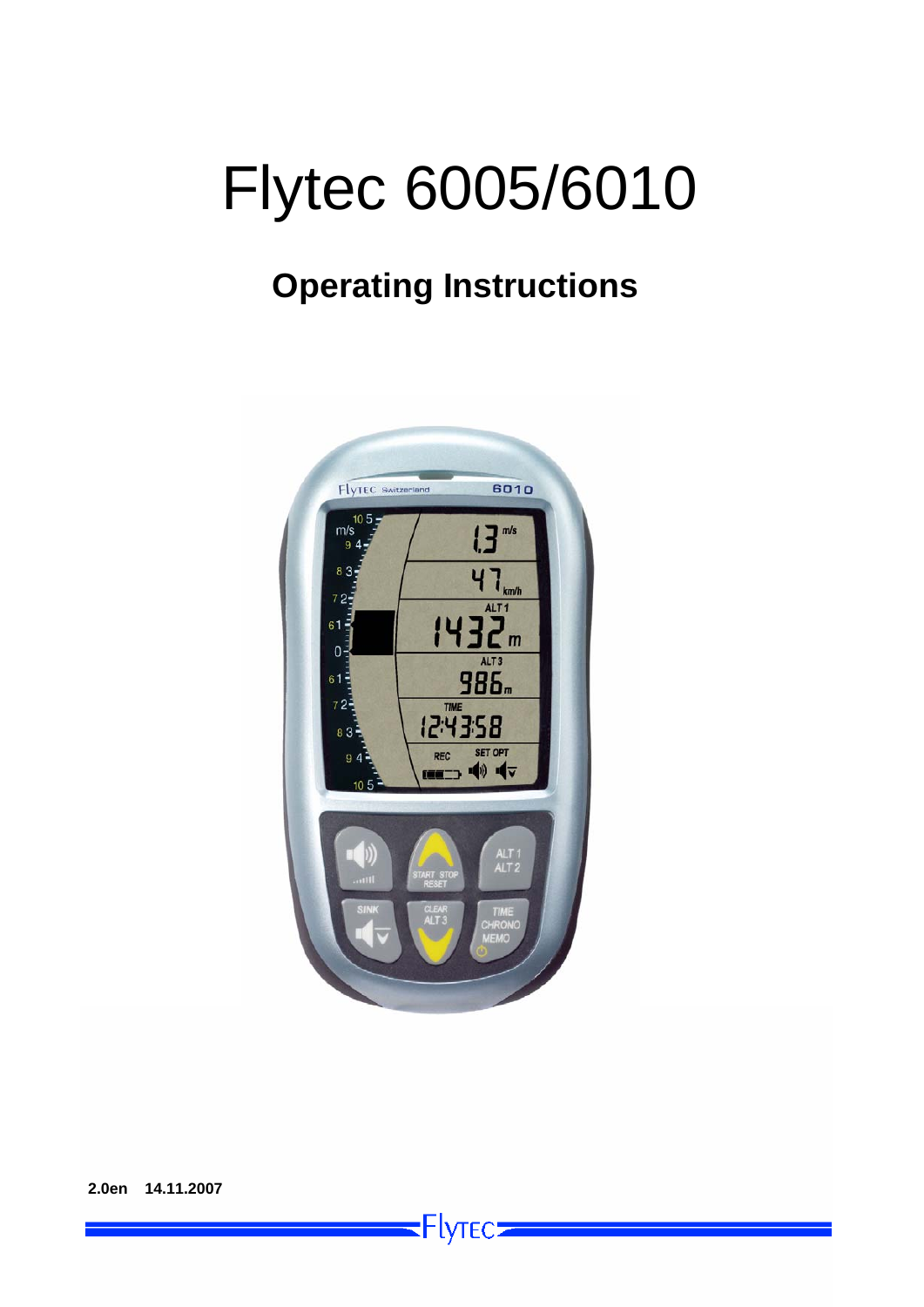| CONTENTS. |  |
|-----------|--|
|           |  |
|           |  |
|           |  |
|           |  |
|           |  |
|           |  |
|           |  |
|           |  |
|           |  |
|           |  |
|           |  |
|           |  |
|           |  |
|           |  |
|           |  |
|           |  |
|           |  |
|           |  |
|           |  |
|           |  |
|           |  |
|           |  |
|           |  |
|           |  |
|           |  |
|           |  |
|           |  |
|           |  |
|           |  |
|           |  |
|           |  |
|           |  |
|           |  |
|           |  |
|           |  |
|           |  |
|           |  |
|           |  |
|           |  |
|           |  |
|           |  |
|           |  |
|           |  |
|           |  |
|           |  |
|           |  |
|           |  |
|           |  |
|           |  |
|           |  |
|           |  |
|           |  |
|           |  |
|           |  |
|           |  |
|           |  |
|           |  |
|           |  |
|           |  |
|           |  |
|           |  |
|           |  |
|           |  |
|           |  |
|           |  |
|           |  |
|           |  |
|           |  |

 $Flyrec$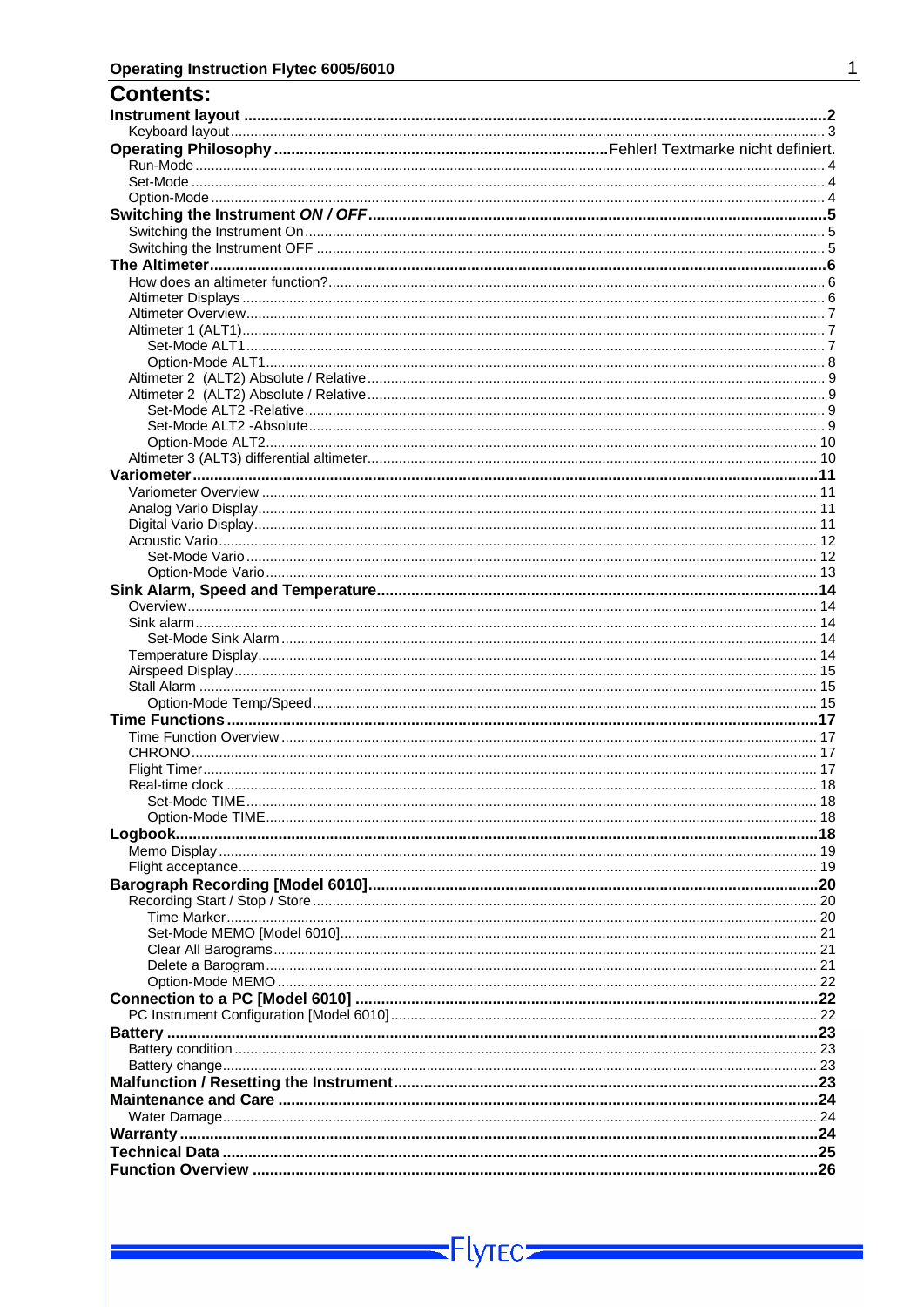## <span id="page-2-0"></span>**Instrument layout**



- 1 Integrated Digital Vario Display<br>2 Speed/Temperature Display
- Speed/Temperature Display
- 3 Barometric Altitude 1 or Altitude 2
- 4 PC Interface Port (6010 only)
- 5 Relative Altitude 3
- 6 Clock/Stopwatch/Flight Timer<br>7 Set/Opt Mode Indicator
- Set/Opt Mode Indicator
- 8 Sink Alarm Indicator
- 9 Vario Volume Indicator
- 10 Keypad
- 11 Battery Status
- 12 Record Indicator (Flight Acceptance)

Flyтєс**∍** 

- 13 Speed Sensor Jack
- 14 Analog Vario Display
- 15 Piezo Speaker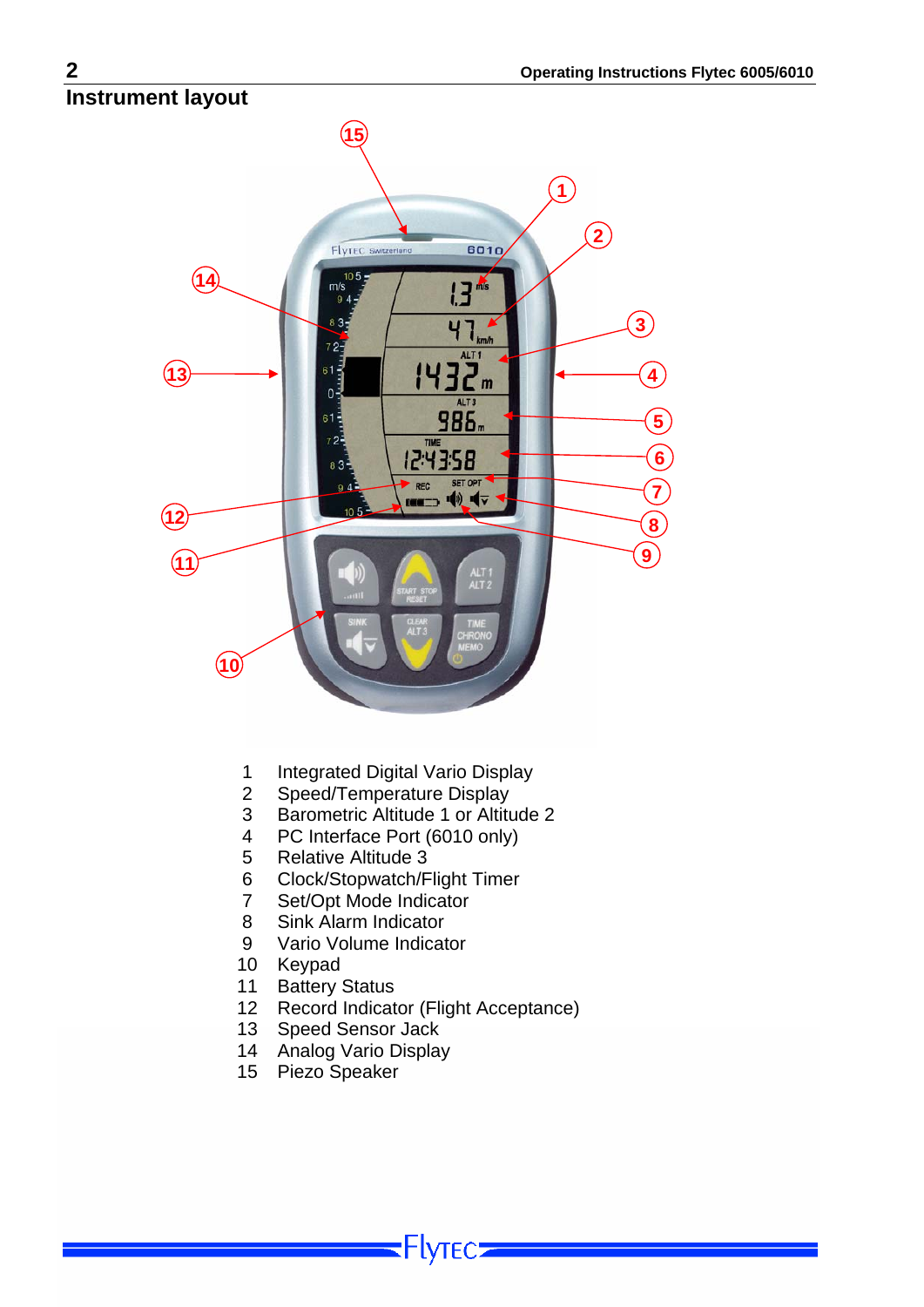#### <span id="page-3-0"></span>**Operating Philosophy**

Flytec's philosophy is to produce user-friendly instruments. When you turn on the instrument the instrument will go through a self test and proceed to the **Run-Mode**. A quick press of each key in the Run-Mode lets you access the main functions of the instrument. Hold a key down for about **three seconds** to call up **Set-Mode** for that function. From there, a further **three-second** press will call up **Option-Mode** for that key.



In Set-Mode and Option-Mode, the keys labeled *START/STOP/RESET* and *CLEAR-ALT* become Arrow Keys. With these you can change the display fields, which flash to indicate they are changeable. After making changes in Set-Mode, use a short press to return to Run-Mode, or wait three seconds.

#### **Keyboard layout**



**Flytec:**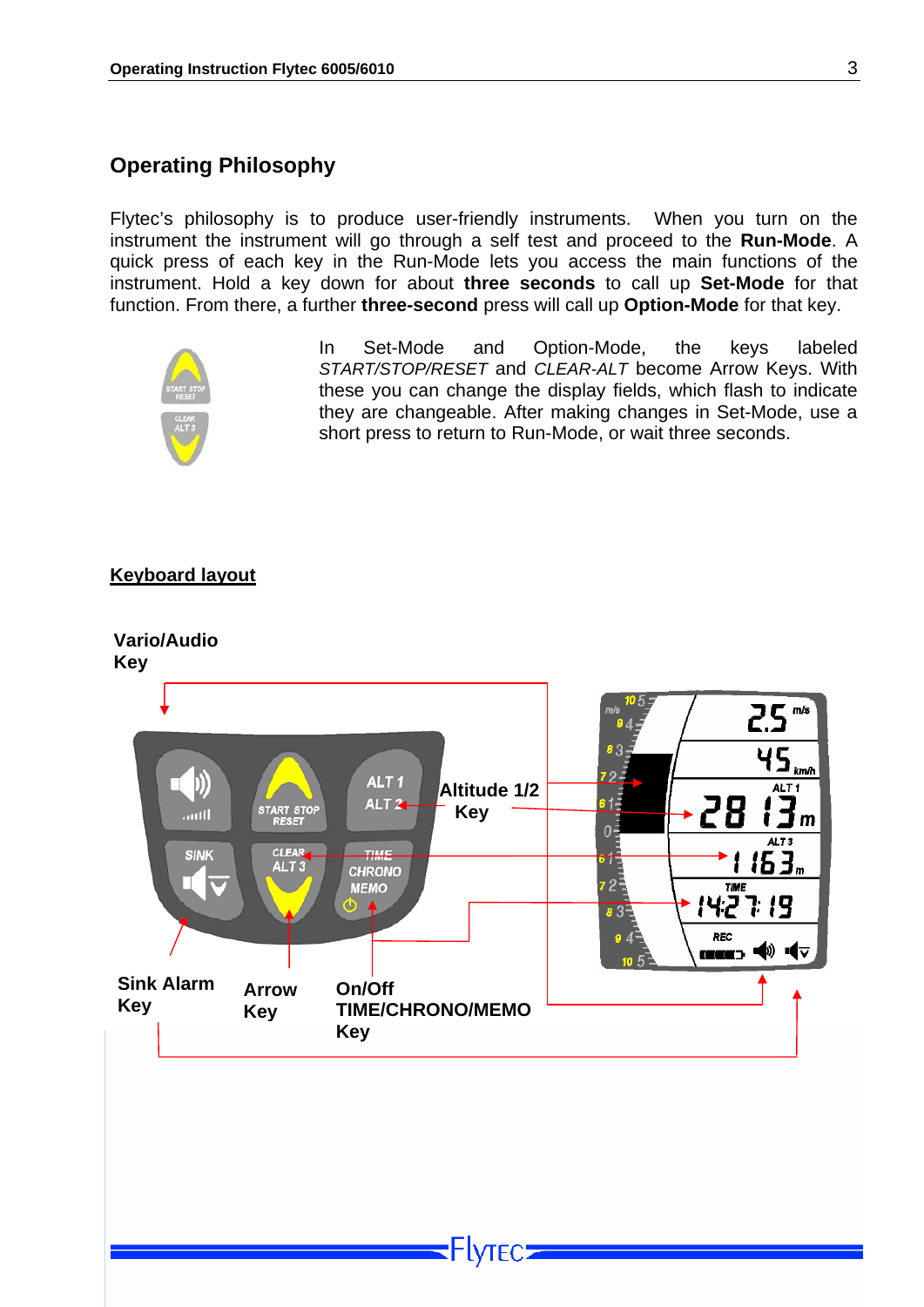#### <span id="page-4-0"></span>**Run-Mode**

During normal use the instrument is in **Run-Mode**. In this mode the instrument shows analog and digital sink/climb rate, airspeed (if the optional sensor is plugged in), temperature, altitude, altitude difference, time, battery condition and the activated acoustic signals.

In Run-Mode you can call up the following direct functions by briefly pressing the keys:

- volume of the vario acoustic
- sink alarm on/off
- alternate between two barometric altitude displays (*ALT1/ALT2*)
- reset altitude difference (*ALT3*)
- stop watch start/stop/reset
- change between *TIME*, *CHRONO* and *MEMO* displays

#### **Set-Mode**

To enter Set-Mode for a given key, press and hold the key for about three seconds. The *SET* indicator will appear in the lower portion of the display. The relevant display field will flash and can be altered with the Arrow Keys. After making your changes, either wait three seconds or use a short press to return to Run-Mode. A three-second press when in Set-Mode will take you to Option-Mode. The functions that can be set within the SET mode are discussed in the sections of this manual that pertain to the relevant key, or they can be found in the Function Overview at the end of this manual.

#### **Option-Mode**

When in Set-Mode, press and hold the same key again for three seconds to bring the instrument into Option-Mode. The *OPT* indicator will appear in the lower portion of the display. Here you can change the settings of various values (see more details below). Again, the relevant field will flash and can be altered with the arrow keys. Use a short press on the same key to accept your changes and go on to the next option; when you reach the last option a short press will cycle the instrument back to the first option. When you are finished setting the options, wait eight seconds and the instrument will return automatically to Run-Mode.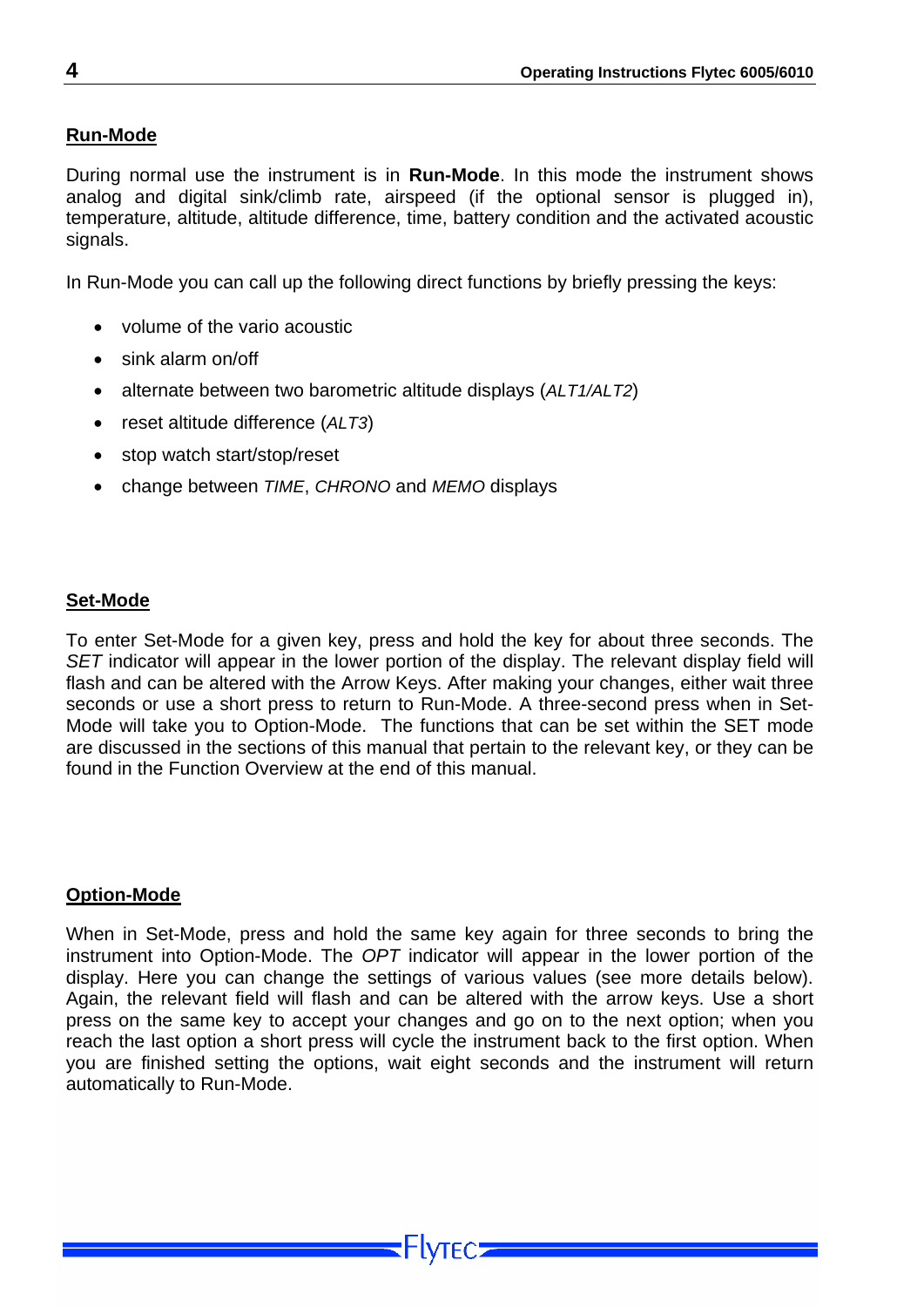#### <span id="page-5-0"></span>**Switching the Instrument** *ON / OFF*

#### **Switching the Instrument On**



The date and time are displayed when the instrument is off.

To turn on the instrument, press and hold the On / Off "*TIME/CHRONO/MEMO"* Key until you hear a beep, and then release it. After a short display test you will see the Startup Screen.

#### **Startup Screen**



The Startup Screen shows the serial number, the battery condition and the date. The analog scale on the left shows the battery charge.

#### **Switching the Instrument OFF**



To switch the instrument *OFF* press and hold the *TIME/CHRONO/MEMO* Key for about **seven seconds**.

While you are holding the *TIME/CHRONO/MEMO*  key,the Set Menu for time will appear if an actual flight has not been recognized by the instrument (refer to section on [Flight acceptance](#page-19-1) page [19](#page-19-1). **Continue to hold the key down** while the instrument counts down from 3 to 1. You will hear a beep and see *OFF* appear on the display when the process is complete.

The 6005/10 will **automatically** power down if no flight activities are detected within 60 minutes of power on. This time period can be altered on the 6010 with FlyChart.

**Flytec:**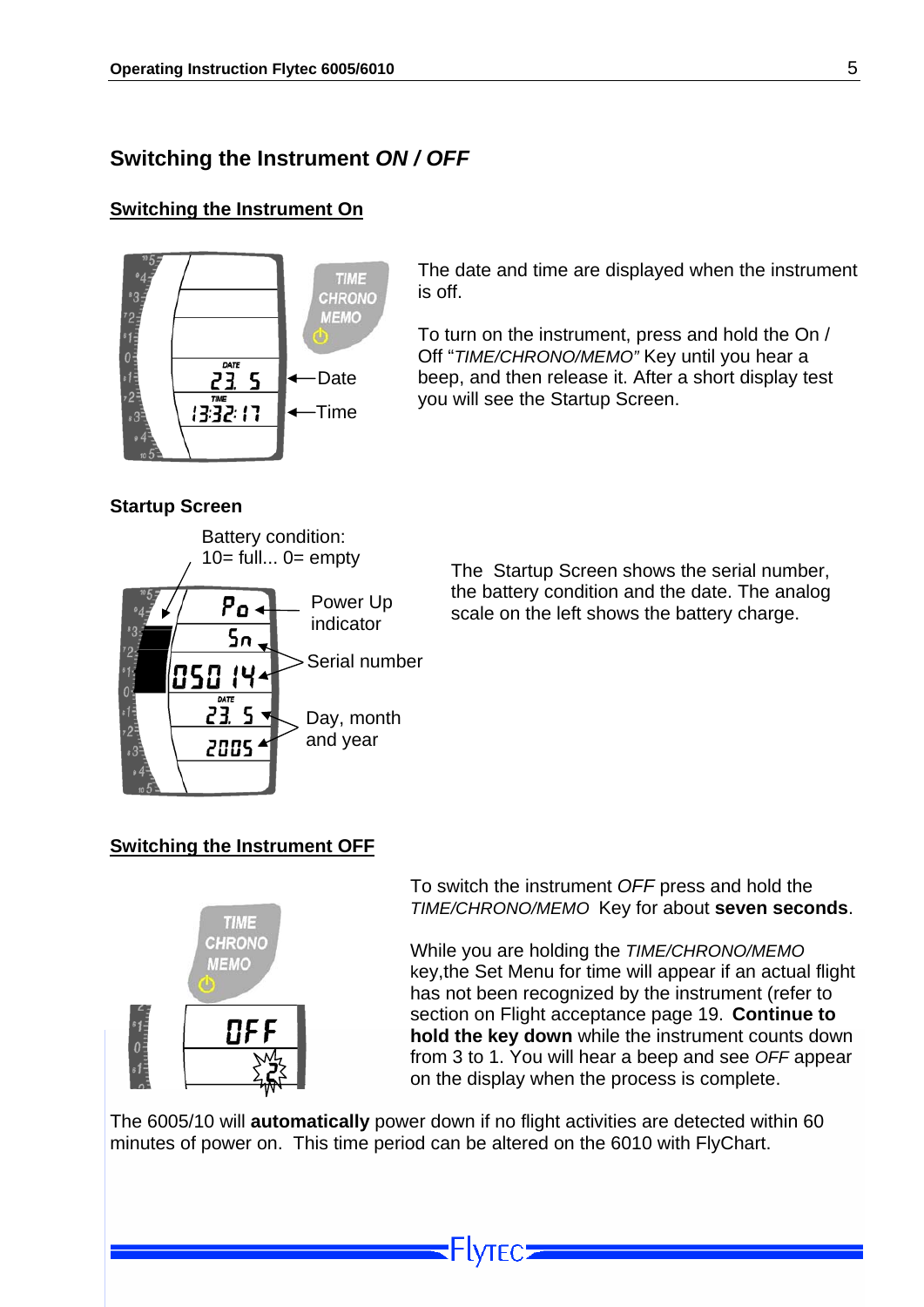#### <span id="page-6-0"></span>**How does an altimeter function?**

A barometric altimeter calculates altitude (elevation) from the actual air pressure of the atmosphere at a given location. Air pressure decreases with increasing elevation, however, since air is compressible, the pressure change is exponential not linear. Altimeters designed for aviation use the CINA (Commision International de Navigation Aérienne) formula to derive altitude from air pressure. In this calculation the **CINA**– **atmosphere** is used where standard atmospheric pressure at sea level is **1013.25 hPa** (Hecto-pascal) at a temperature of **15°C**. Temperature also decreases with increasing altitude and must also be considered in the altitude calculation. A constant temperature decrease of **0.65°C per 100m** ascent is also assumed in the CINA equation. Because of these assumptions with respect to pressure and temperature a barometric aviation altimeter only indicates the actual altitude when the weather conditions correspond to the standard atmosphere and lapse rate. In reality the atmosphere rarely corresponds to the CINA standards.

The weight of the atmosphere and its corresponding pressure, are appreciably affected by air temperature. If the temperature of the atmosphere deviates from standard atmosphere, the altitude computed with the international formula is not correct. Altitudes will be shown lower than actual in the summer and higher than actual in the winter. A deviation of 1°C per 1000m will result in approximately a 4m error in altitude. For example, if a pilot sets his altimeter on a warm summer day where the air temperature is 16ºC warmer than standard atmosphere and then changes altitude 2000m, his altimeter will show 2 x 4m (per 1000m) x  $16^{\circ}$ C = 128m lower than actual!

To further complicate matters, the air pressure over a given location changes will change as weather systems move across the area. In order to compensate for pressure changes induced by changes in the weather an altimeter must be adjusted prior to each flight. This can be done by setting the altimeter to a know elevation (e.g., Launch). Another method of setting an altimeter is to enter the current QNH pressure value. The QNH is the barometric pressure at a measuring station reduced to sea-level. If an altimeter was set to the QNH at a measuring station (regardless of elevation) and then brought to sea-level it would read zero. The QNH value is constantly updated and can be obtained from flight service stations and can be requested from airfields over an aeronautical radio. Keep in mind that the atmospheric pressure can change up to five millibars over the course of a day, such as with the passage of a cold front, corresponding to a change in elevation of more than 40 meters.

-IVTFC.

#### **Altimeter Displays**

The 6005/6010 is equipped with **three independent** Altimeters:

- **ALT1** Absolute altimeter
- **ALT2** Absolute or Relative altimeter
- **ALT3** Differential altimeter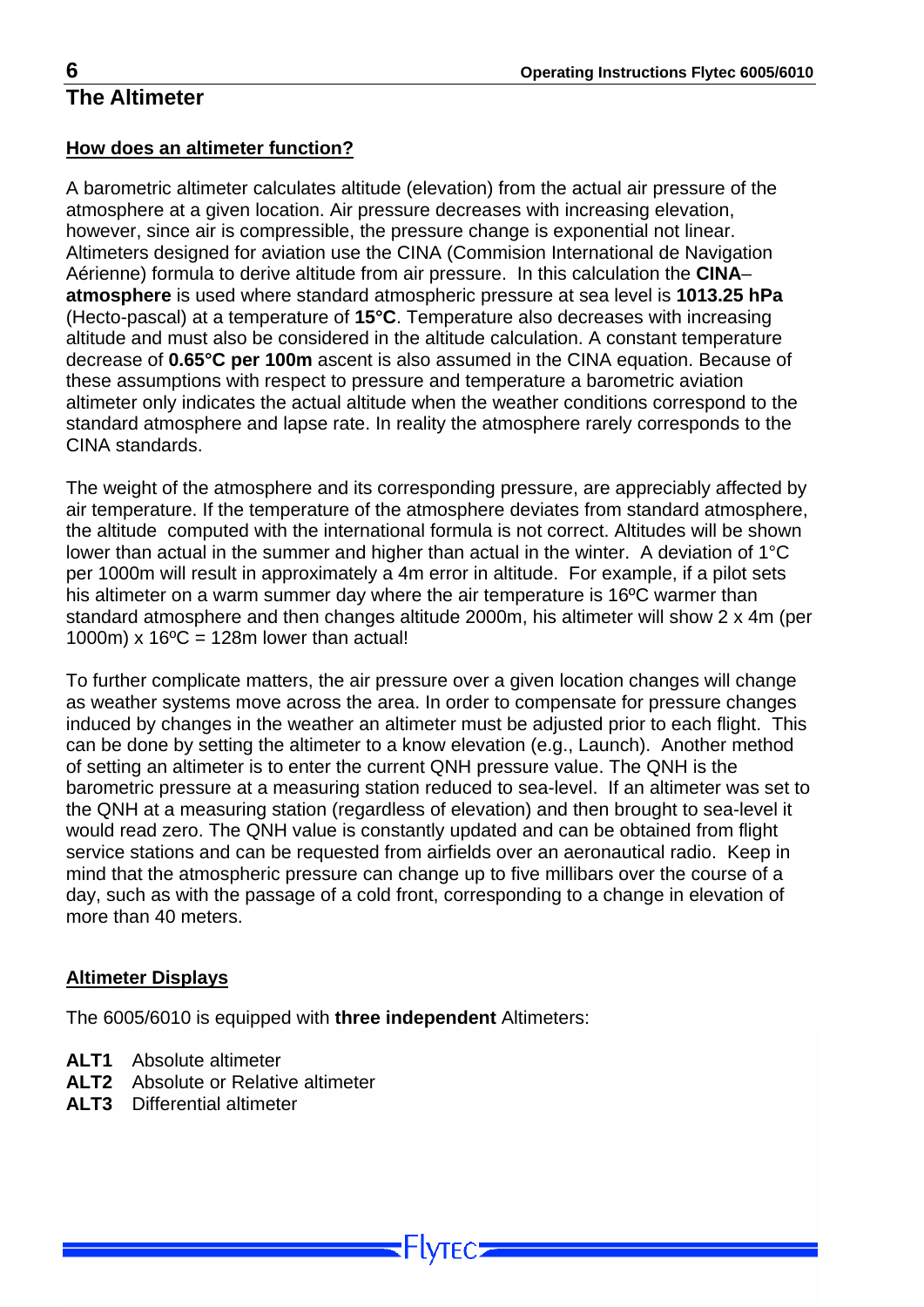#### <span id="page-7-0"></span>**Altimeter Overview**

|                           | Key                               | Key                                                                                                              |                                                 | Short                                                                   |                                                        |
|---------------------------|-----------------------------------|------------------------------------------------------------------------------------------------------------------|-------------------------------------------------|-------------------------------------------------------------------------|--------------------------------------------------------|
|                           | $3$ sec-                          | 3 sec                                                                                                            |                                                 | press                                                                   |                                                        |
| <b>Key</b>                | <b>Direct Functions</b>           | Set-Mode ★                                                                                                       |                                                 | Option-Mode ★                                                           |                                                        |
|                           |                                   |                                                                                                                  |                                                 |                                                                         | 3                                                      |
| ALT <sub>1</sub>          | ALT <sub>1</sub>                  | ALT <sub>1</sub><br>Altitude 1 starting point<br>set with Arrow Keys<br>or choose preset<br>1 to 5 with MEMO Key | Unit<br>Altitude 1<br>$m$ or $ft$               | Unit<br><b>QNH</b> pressure<br>hPa or inHg                              | Corr<br>pressure sensor<br>correction<br>$+/-47.9$ hPa |
| ALT <sub>2</sub>          | ALT <sub>2</sub>                  | ALT <sub>2</sub><br>Altitude 2 starting point<br>set with Arrow Keys                                             | <b>Unit</b><br><b>Altitude 2</b><br>$m$ or $ft$ | <b>REL/AbS</b><br>relative or<br>absolute mode for<br><b>Altitude 2</b> |                                                        |
| CLEAR<br>ALT <sub>3</sub> | <b>Clear ALT3</b>                 | no Set Mode                                                                                                      |                                                 | no Option Mode                                                          |                                                        |
|                           | ★ Only if no flight acceptance is |                                                                                                                  |                                                 |                                                                         |                                                        |

#### **Altimeter 1 (ALT1)**

Altimeter 1 indicates the absolute altitude above sea level.



#### **Set-Mode ALT1**

altitude).

Press the ALT1/ALT2 Key for three seconds while ALT1 is shown in the display, to bring the instrument into ALT1 Set-Mode. The altitude and the QNH display fields will flash, modeindicating that they can be set; use the arrow keys to adjust your current altitude/QNH. Note that the QNH changes as the altitude changes, consequently if your current altitude is unknown it can be set by setting the QNH available from weather reporting stations or flight service. **Important:** ALT1 set is **only** available if The 6005/10 has not recognized the beginning of a flight (flight acceptance).

Press the Altitude Key to alternate between displaying *ALT1*  (current barometric altitude) and *ALT2* (reference barometric

ALT1 can only be adjusted to current absolute height, and cannot be adjusted more or less than 3,000 feet of the current displayed height.

Flyrec: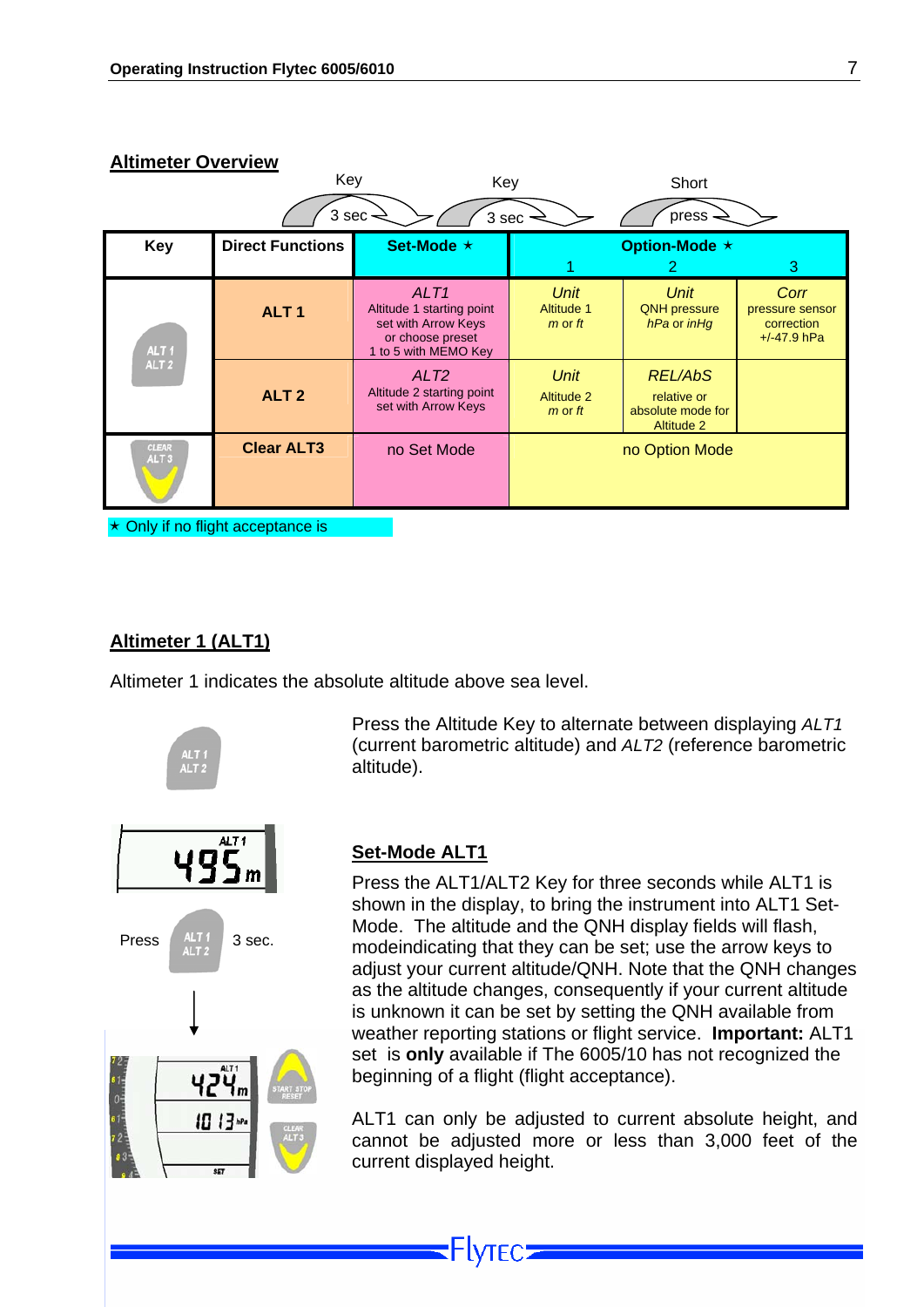<span id="page-8-0"></span>

#### **Option-Mode ALT1**

From *ALT1* Set-Mode, press the Altitude Key for three seconds to bring the instrument into Option-Mode. After making each change, use a quick press on this key to confirm and go to the next option, or wait three seconds to keep your changes and return to Run-Mode.

**Option 1: Unit [set altitude units]** Use the Arrow Keys to set the units of altitude to **feet** or **meters**.

**Option 2:** *Unit* **QNH** [set pressure units] Use the Arrow Keys to set the pressure units for *ALT1* to *hPa* or *inHg.*

#### **Option 3:** *Corr* [correct air pressure] Use the Arrow Keys to correct the pressure for *ALT1*. This may become necessary after several years of use (see the section on Care & Maintenance below). The maximum correction possible is +/- 47.9 hPa.



A short press of the Altitude Key cycles you back to Option 1.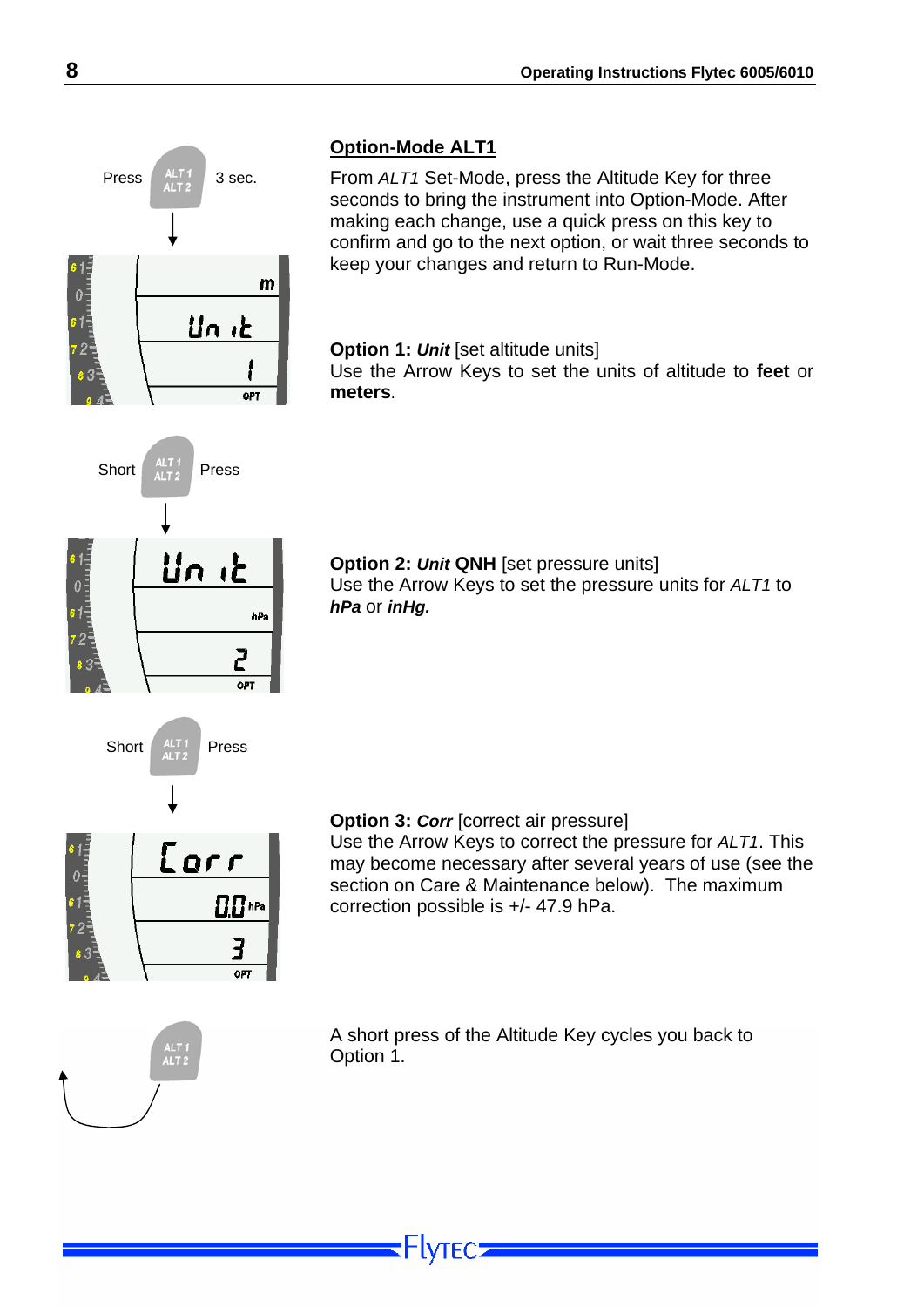#### <span id="page-9-0"></span>**Altimeter 2 (ALT2) Absolute / Relative**

Altimeter 2 can be used as an absolute or as a relative altimeter. When used as an **absolute altimeter,** ALT2 is coupled with ALT1 and it functions in precisely the same way as altimeter ALT1. Altimeter 2 can then be set to display the altitude in meters and altimeter 1 in feet, allowing you to view your current MSL altitude in feet and in meters.

When used as a **relative altimeter**, ALT2 displays your current altitude with respect to a reference point (e.g. launch, landing field, goal, etc.). This reference point can be set in the ALT2 set mode (provided that ALT2 has previously been set as a relative altimeter).



Use the **ALT1/ALT2** Key to change from ALT1 to ALT2 display.

#### **Set-Mode ALT2 -Relative**

While in the *ALT2* display, press the Altitude Key for three seconds to bring the instrument into *ALT2* Set-Mode Press  $\begin{bmatrix} 4LT_1 \\ 4LT_2 \end{bmatrix}$  3 sec. (provided that ALT2 has been previously set the be relative).



In *ALT2* Set-Mode you can set a reference altitude (for example, the relative altitude to a goal or waypoint). In order to do this *ALT2* must be set to relative altitude (see Option 2 below



#### **Set-Mode ALT2 -Absolute**

If Altimeter 2 is set to be an **absolute altimeter** it is adjusted in the same manner as ALT1. However, it is coupled to ALT1: any change to ALT2 will be reflected by a corresponding change to ALT1 (and vice versa).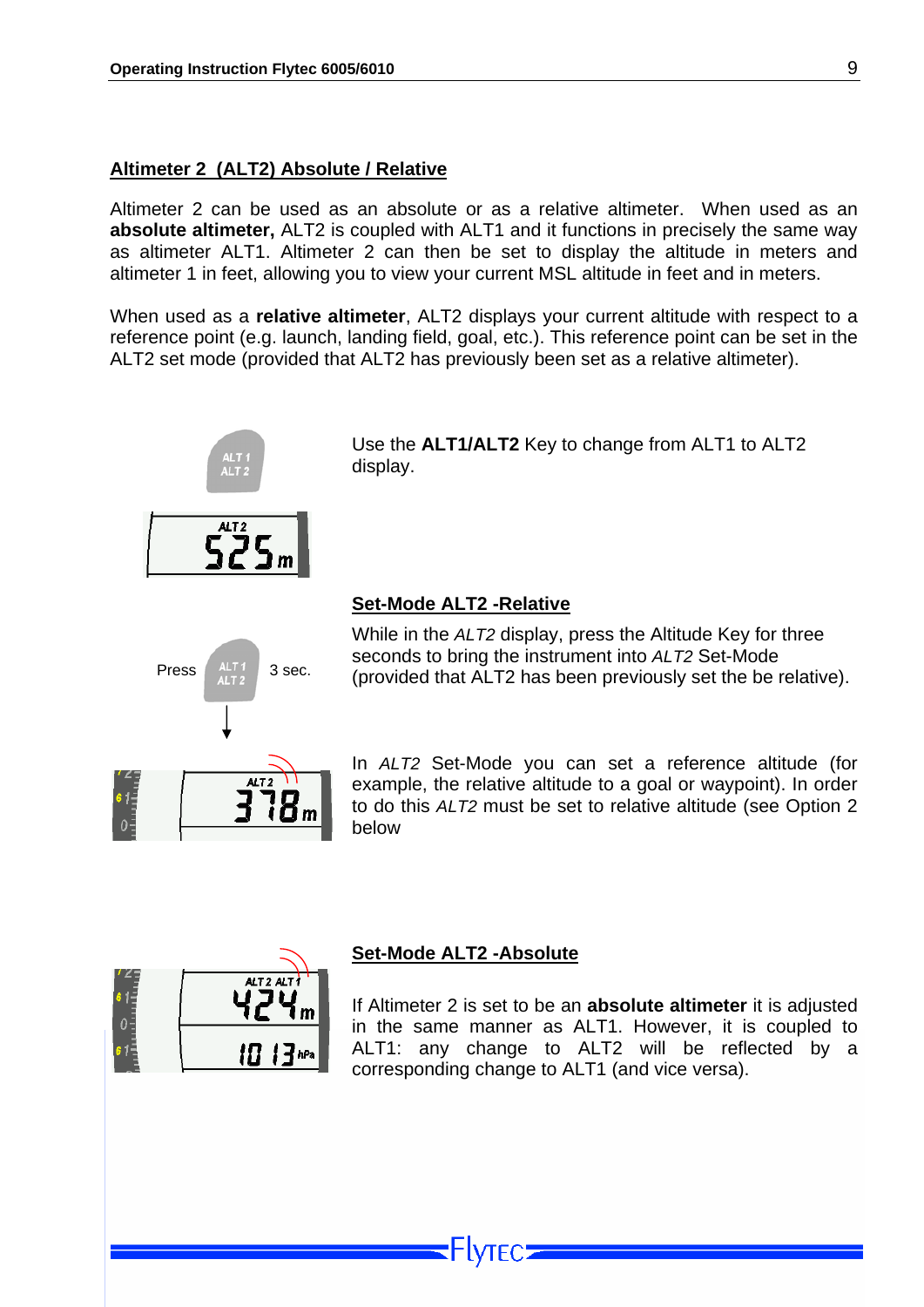<span id="page-10-0"></span>

#### **Option-Mode ALT2**

From *ALT2* Set-Mode, again press the Altitude Key for three seconds to bring the instrument into *ALT2* Option-Mode.

**Option 1: Unit** [Set altitude units] Use the Arrow Keys to set the units of altitude to feet or meters.



 $AT2$  $rEL$ 

> 2 OPT

For the *ALT2* value only, you can choose to use relative or absolute values.

**TIP:** To view your current altitude in both meters and feet, change this option to *ABS* and set the units for *ALT2* to *m*. In Run-Mode you can now toggle between *ALT1* and *ALT2*.

**IMPORTANT:** If you choose *ABS* for *ALT2* in Option-Mode, *ALT1* **and** *ALT2* **will be linked together.** This means that when *ALT1* is set, *ALT2* will also be set. Option-Mode will remain separated.

A short press of the Altitude Key cycles you back to Option 1.

#### **Altimeter 3 (ALT3) differential altimeter**

Altimeter 3 is a differential altimeter, in that it indicates the altitude difference with respect to the last zero set. This function is often used to measure the altitude difference in relation to the take-off area, or while flying in weak thermals, to easily recognize altitude gain/loss.

-IVTFC5



A short press on the **Clear ALT3** Key will reset the differential altimeter ALT3 to zero.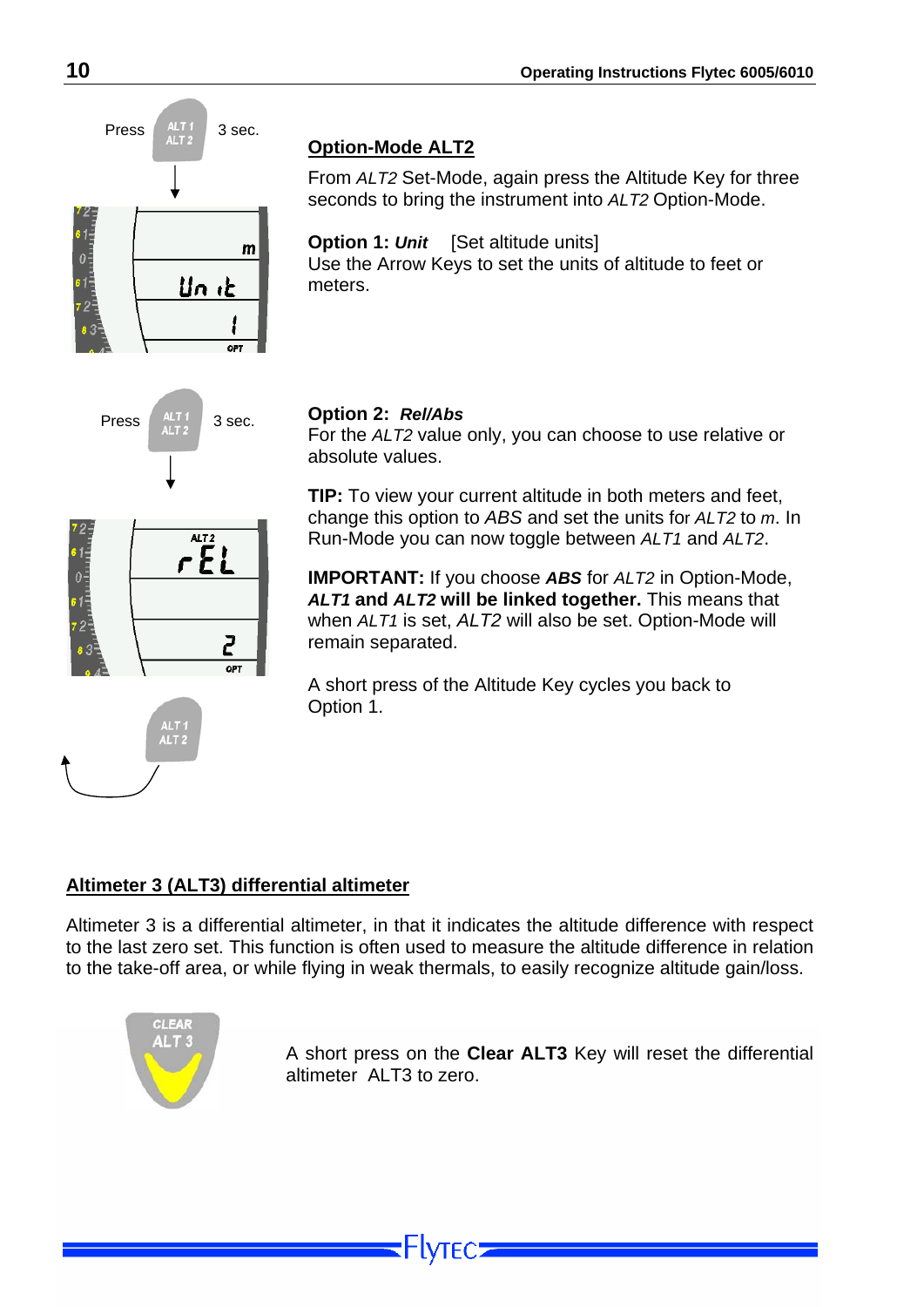#### <span id="page-11-0"></span>**Variometer**

For the soaring pilot the variometer is the most important element of the instrument, since it tells the pilot if he is climbing or descending. The 6005/10 will tell you, both acoustically and visually, if you are climbing, how fast you are climbing, as well as the rate of change in your ascent. With the Option- and Set- modes you can customize the vario functions to you personal preferences.

#### **Variometer Overview**

| Key<br>Key<br>Key<br>3sec.<br>short <sup>'</sup><br>3sec |                                   |                                                          |                                                        |                                             |                                                                             |                                                      |                      |  |  |
|----------------------------------------------------------|-----------------------------------|----------------------------------------------------------|--------------------------------------------------------|---------------------------------------------|-----------------------------------------------------------------------------|------------------------------------------------------|----------------------|--|--|
| <b>Audio</b><br><b>Key</b>                               | <b>Direct</b><br><b>Functions</b> | Set-Mode<br><b>Option-Mode</b><br>$\mathbf{2}$<br>4<br>3 |                                                        |                                             |                                                                             |                                                      |                      |  |  |
| $\boldsymbol{\mathcal{Y}}$<br>antil                      | <b>Vario Volume</b><br>6 Levels   | A-Int<br>basic damping<br>1,2,3,4                        | <b>Unit</b><br>climb rate<br>$m/s$ or<br>ft/min $x100$ | d-Int<br>averager<br>period<br>$1 - 30$ sec | <b>Audio</b><br><b>Vario Audio</b><br>threshold<br>4 ft/min to<br>80 ft/min | <b>Audio Pitch</b><br>3 to 11 m/s<br>600-2200 ft/min | <b>ASI</b><br>On/Off |  |  |

#### **Analog Vario Display**

Each graduation on the analog bar scale equals forty feet per minute. Up to 1,000 ft/min, the bar fills up from the center. When your climb exceeds 1,000 ft/min the climb is displayed in reverse – that is, the display at 1,000 ft/min is full and it begins to clear from the middle, as in the illustration below. The basic damping (turbulence filter) of the variometer can be is set in the Vario Set-Mode.



#### **Digital Vario Display**

The digital vario displays your average climb or sink rate. The value is updated each second and shows the average climb/sink rate for the last x seconds. The period of time *x*, over which the climb rate is averaged, can be set from 1 to 30 seconds in the Vario Option-Mode (option 2). A value of 10-20 seconds is recommended.

⊦lyтєс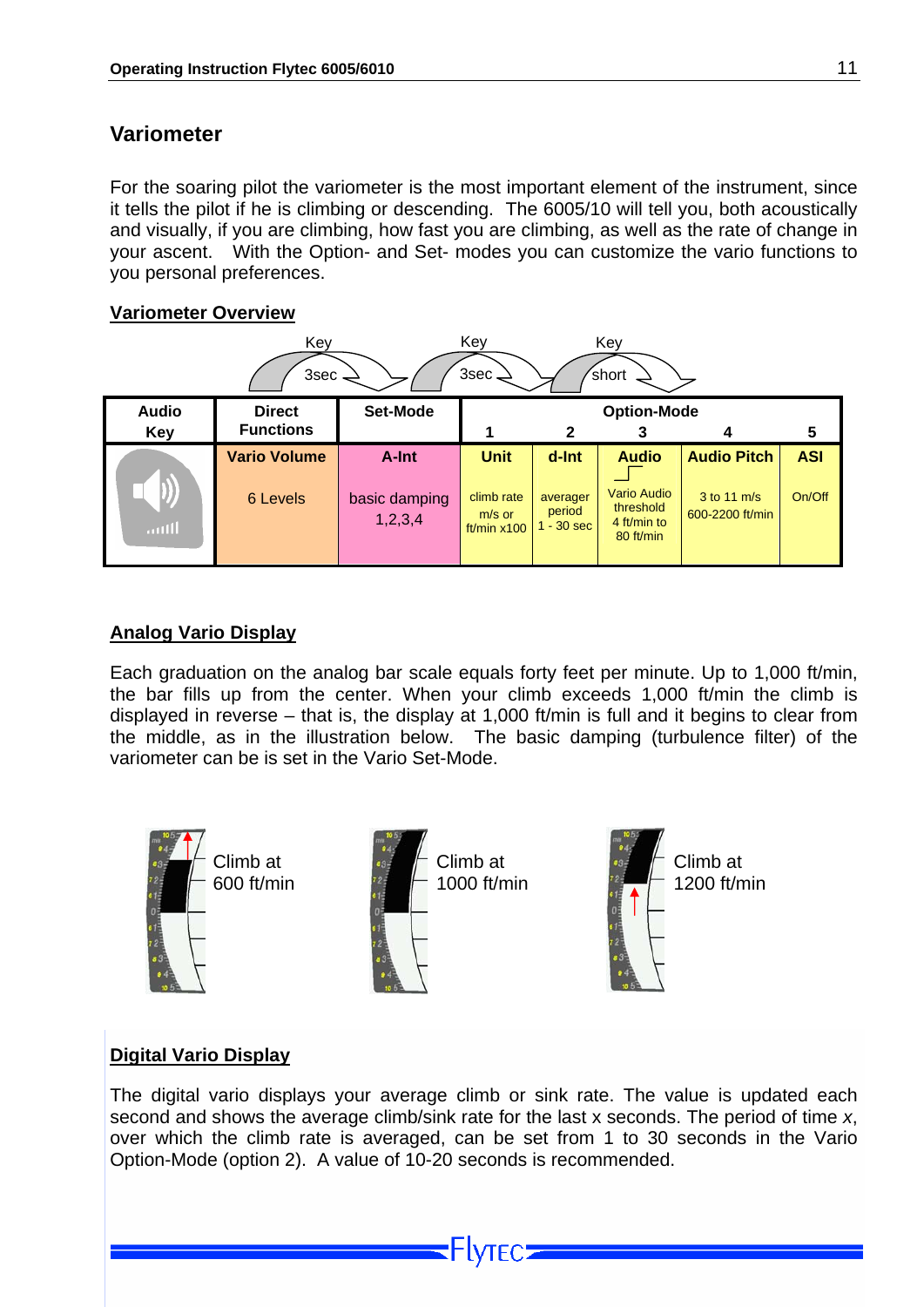#### <span id="page-12-0"></span>**Acoustic Vario**

The 6005/6010 will beep when you are climbing at a rate greater than a predetermined threshold. As your climb rate increases, as shown in the analog vario display, the frequency and pitch of the beep increase linearly. The rate at which the pitch and frequency increase can be set in the Vario Option-Mode (option 4). The threshold at which the beeping starts can be set in the Vario Option-Mode (option 3). By adjusting these two values you can optimize the vario acoustic to suit your soaring conditions. In option 5 of the Vario Option-Mode, Automatic Scale Indication (ASI) can be turned on. With ASI turned on there will be two styles of vario audio beeping, one for 200-400, 600-800 ft/min ranges and one for 0-200, 400-600, 800-1000 ft/min ranges. With the change in acoustic style you will be alerted when you improve your climb rate (e.g., when you increase you climb rate from 190 ft/min to 210 ft/min.)



Use a series of short presses on the **Vario Key** to set the internal speaker volume. There are six levels ranging from zero volume (silent) to maximum and back to zero. The volume status is shown in three stages in the display.

Voume Indicator

| no sound        | Level 1 and 2 Level 3 and 4 Level 5 and 6 |                      |
|-----------------|-------------------------------------------|----------------------|
| No<br>Indicator | b)                                        | $\blacktriangleleft$ |

When a new level is set, there is a time lag of about 0.5 seconds before it activates. This also applies when switching off from level 6 to level 0.



Press the Vario Key for three seconds to put the instrument into Vario Set-Mode.

#### **A-Int = Analog Integrator**

The basic damping of the variometer is set here. Four levels are displayed. The settings correspond with the following damping periods:

| ∟evel                         |         |     |  |
|-------------------------------|---------|-----|--|
| Damping about $\vert$ 0.5 sec | l 1 sec | sec |  |

This setting influences all further filters. You can also use it as a turbulence filter: in still air set damping to 1, and in turbulent air set it to 3 or 4.



Press  $\begin{array}{|c|c|c|c|c|}\n\hline\n\end{array}$  3 sec.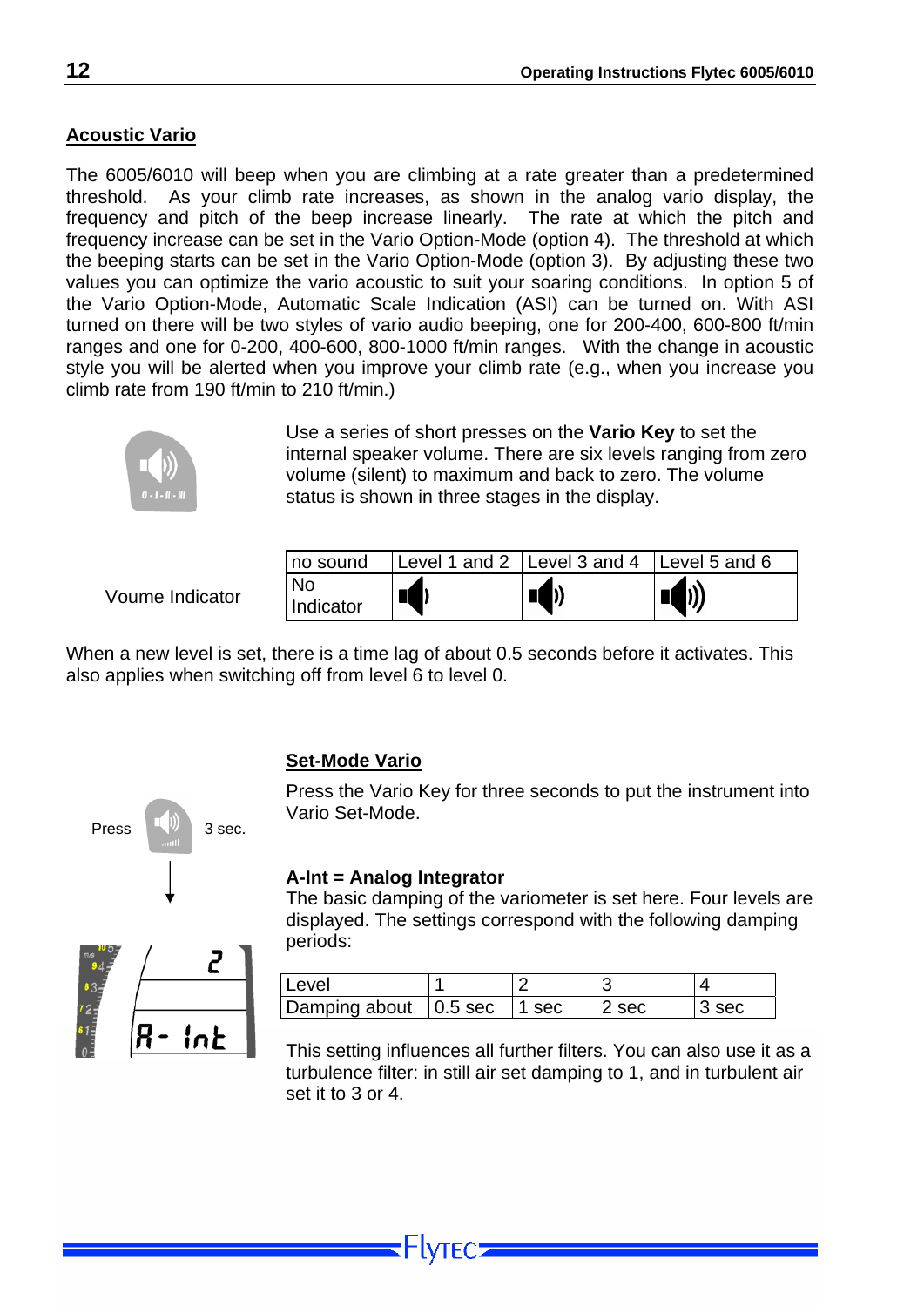<span id="page-13-0"></span>

Press the Vario Key for three seconds while in Set-Mode to bring the instrument into Option-Mode.

#### **Option 1: Unit [Set units]**

Use the Arrow Keys to set the units for the digital vario display here. The options are meters per second (*m/s*) or hundred feet per minute (*ft/min x100*).

#### **Option 2:** *d-Int* [Digital Integrator]

Use the Arrow Keys to set the averager period for the digital vario. The range is from one second to 30 seconds.

#### **Option 3: Audio**  $\Gamma$  [Audio threshold]

Use the Arrow Keys to set the threshold for the climb tone. The level can be set from 4 to 100 ft/min, and is displayed on the analog vario scale (each segment on the scale equals 4 ft/min). The example on the left shows a setting of 12 ft/min. This means the vario will start beeping when your climb rate reaches 12 ft/min.

#### **Option 4:** *Audio Pitch*

Short  $\begin{bmatrix} \blacksquare \\ \blacksquare \end{bmatrix}$  press As your climb rate increases, the speed and frequency of the vario beep increase proportionally. The rate of this change can be adjusted with the **pitch** setting. The setting range is 3 to 11 meters per second, corresponding to a climb rate of approximately 600 to 2,200 feet per minute. In the graph below, a pitch setting of 5 has been selected which means that the speed and frequency of the acoustic vario beeping will be at its limit at a climb rate of 5m/s (1000 ft/min).



#### **Option 5: ASI** [Acoustic Scale Indication]

**Flytec:** 

Use the Arrow Keys to switch the Audio Scale Indication ON or OFF. With ASI turned on there will be two styles of vario audio beeping, one for 200-400, 600-800 ft/min ranges and one for 0- 200, 400-600, 800-1000 ft/min ranges. With the change in acoustic style you will be alerted when you improve your climb rate (e.g., when you increase you climb rate from 190 ft/min to 210 ft/min.)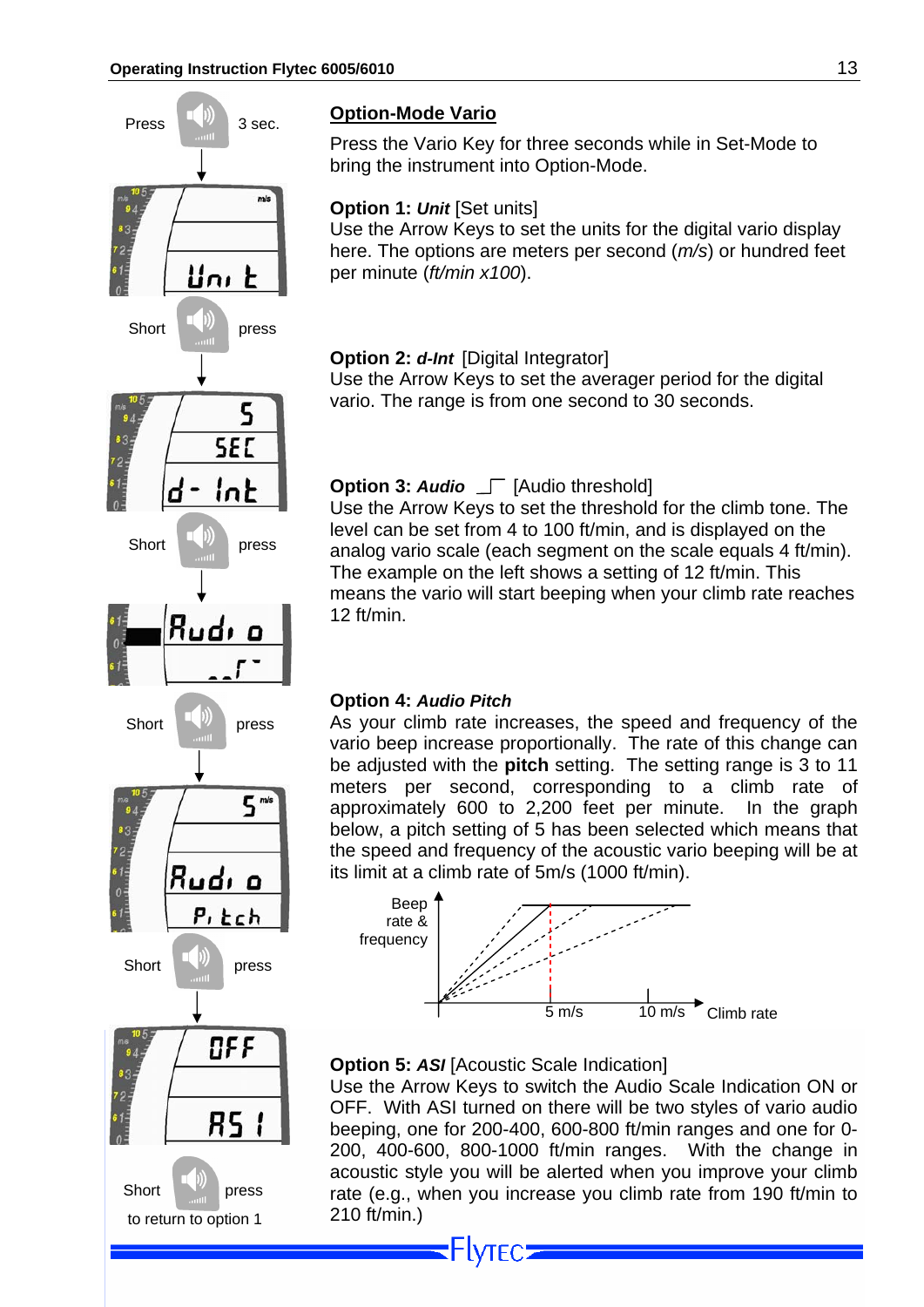#### <span id="page-14-0"></span>**Sink Alarm, Speed and Temperature**

The 6005/10 has a sink alarm that will alert the pilot if he/she is descending faster than a predetermined threshold; an airspeed display with a stall alarm that will alert the pilot if their airspeed falls below a predetermined threshold and a temperature display.

#### **Overview**

| Short<br>Key<br>Key<br>key<br>3 sec $\prec$<br>3 sec |                                   |                                               |                                      |                                               |                                           |                                 |                                                                 |                                                              |  |
|------------------------------------------------------|-----------------------------------|-----------------------------------------------|--------------------------------------|-----------------------------------------------|-------------------------------------------|---------------------------------|-----------------------------------------------------------------|--------------------------------------------------------------|--|
| <b>Key</b>                                           | <b>Direct</b>                     | Set.Mode                                      |                                      |                                               | <b>Option-Mode</b>                        |                                 |                                                                 |                                                              |  |
|                                                      | <b>Functions</b>                  |                                               |                                      | $\mathbf{2}$                                  | 3                                         | 4                               | 5                                                               | 6                                                            |  |
| ON / OFF                                             | <b>Sink Alarm</b><br>Audio On/Off | <b>Audio</b><br>Sink alarm<br>threshold<br>AV | <b>Unit</b><br><b>TEMP</b><br>°C, °F | Corr<br>Temp<br>Sensor<br>$-8.0$ to<br>$+7.9$ | <b>Unit</b><br>Speed<br>km/h, kts,<br>mph | <b>Stall</b><br>Stall-<br>speed | <b>Corr</b><br><b>SPEED</b><br>speed<br>corretion<br>$+/- 50\%$ | <b>SPEED</b><br>diSP<br>change<br>speed /<br>temp<br>display |  |

#### **Sink alarm**



Press the Sink Alarm Key to switch the Sink Alarm *ON* or *OFF* The Sink Alarm icon will appear on the display when the Sink Alarm is *ON*.

#### **Set-Mode Sink Alarm**

Press the Sink Alarm Key for three seconds to brings the instrument into Sink Alarm Set-Mode. Use the Arrow Keys to adjust the Sink Alarm Threshold between 40 and 2,000 ft/min.

#### **Temperature Display**

Without a speed sensor plugged into the 6005/10, the temp/speed display will show ambient temperature. If a speed sensor is connected, then the display will alternate between temperature and speed according to the interval set in the Option-Mode for the Sink Alarm Key (option 6). Note: The temperature reading is delayed when there is a rapid change in temperature since the temperature sensor is inside the housing.

-lvtec=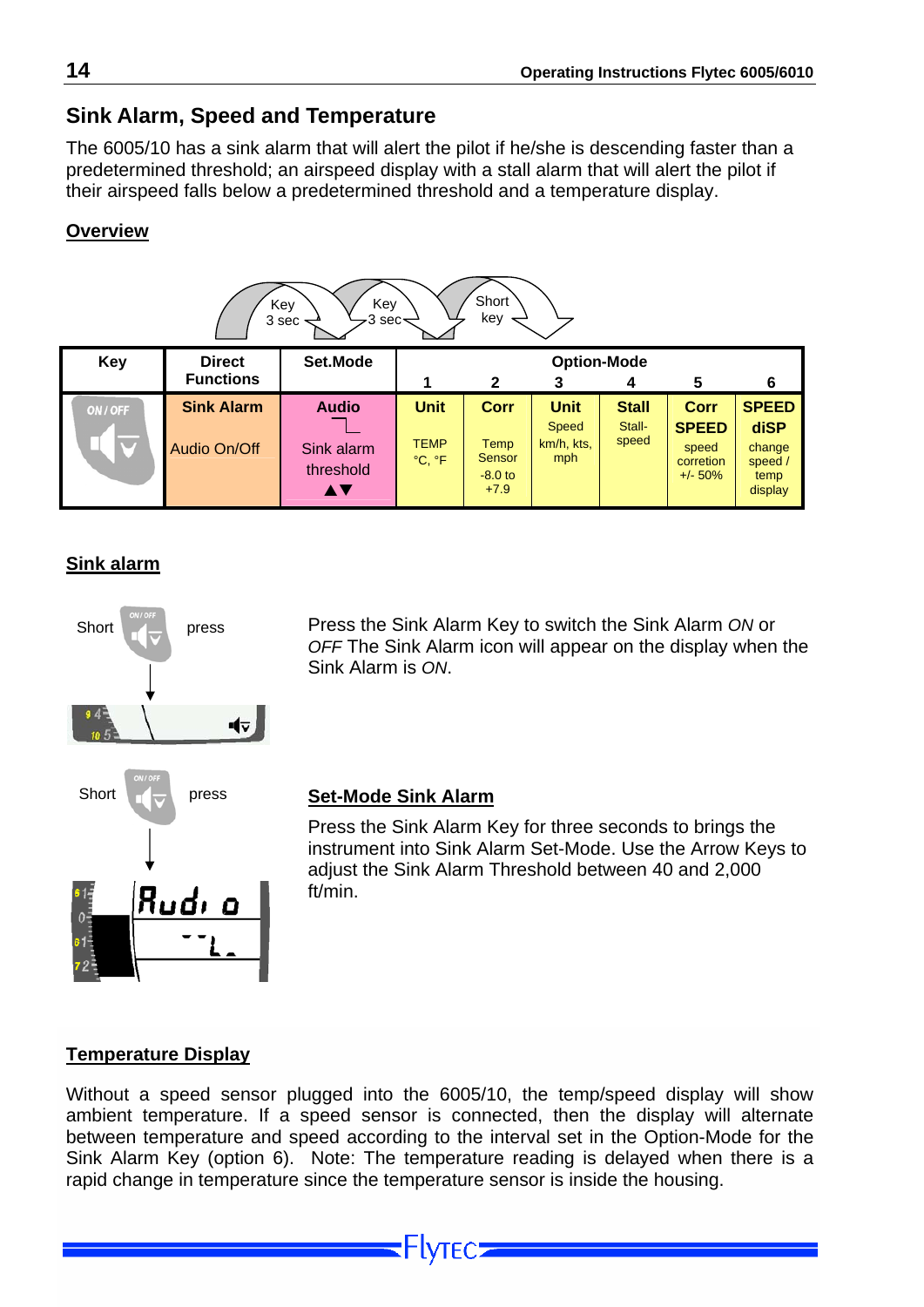#### <span id="page-15-0"></span>**Airspeed Display**

If an optional airspeed sensor is plugged into the 6005/10, airspeed will be shown in the airspeed/temperature display. Speed sensors from the 3000 or 4000 Series can also be used with this instrument. The accuracy of a vane wheel sensor is highly dependent on its point of attachment. Consequently it is recommended that the sensor be fastened to the glider in the same position each time you fly. If necessary, the displayed airspeed can be corrected for inaccuracy caused by sensor placement or sensor tolerance in the Option-Mode for the Sink Alarm Key (option 5). The temperature can be set to alternate with airspeed speed display in Option-Mode for the Sink Alarm Key (option 6).

#### **Stall Alarm**

Provided that a sensor is plugged in, the 6005/10 has a stall alarm that will sound if your airspeed falls below a preset threshold. The threshold can be set in the Option-Mode for the Sink Alarm key. If no sink alarm is desired, set the threshold to zero.

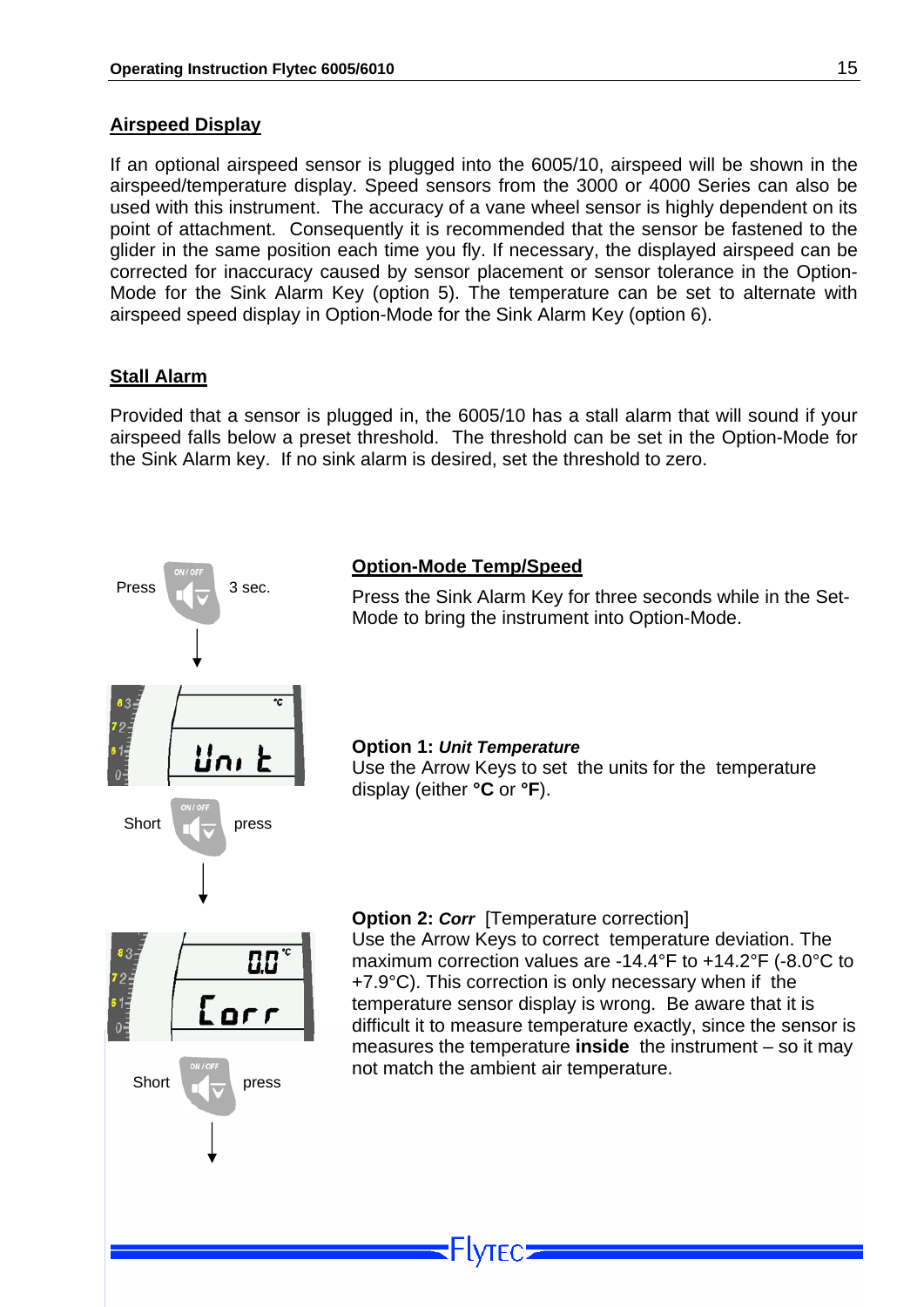#### **Option 3:** *Unit* [Set speed units]

Use the Arrow Keys to set the units for the speed display. The choices are kilometers per hour (*km/h*), knots or (*kts*), or miles per hour (*mph*).

#### **Option 4:** *STALL*

The Stall Alarm threshold can be set from 6 mph upward, using the Arrow Keys. You can switch the Stall Alarm off by setting it to 0 mph

Short **Press Option 5: Corr SPEED** [Airspeed correction]

Use the Arrow Keys to set an airspeed correction value to compensate for sensor inaccuracy or errors created by the sensor placement. The correction can be set to +/- 50% of measured airspeed, in 1% increments.

The accuracy of the speed displayed is greatly influenced by the mounting position of the speed sensor. Therefore, you should take care to mount it in clear, unobstructed air – both fore and aft of the sensor.

## $\overline{\mathbf{55}^{\circ}}_{\scriptscriptstyle{\mathsf{km}\mathsf{h}}}$ SPEEd di 5P

Short **press** 

100

Eorr

**SPEEd** 



#### **Option 6:** *SPEED DISP* [Speed Display]

*SPEED DISP* shows whether, and at what time interval, the display will alternate between airspeed and temperature.

The Use the Arrow Keys to choose from the following can be chosen:

- speed only
- change after 30 seconds
- change after 60 seconds

-lvtec:

 $\frac{1}{2}$  press extending the change after 120 seconds

 to return to option 1 The temperature display will appear for four seconds. If no speed sensor is plugged in, only temperature will be displayed.



SŁRLI

lan/h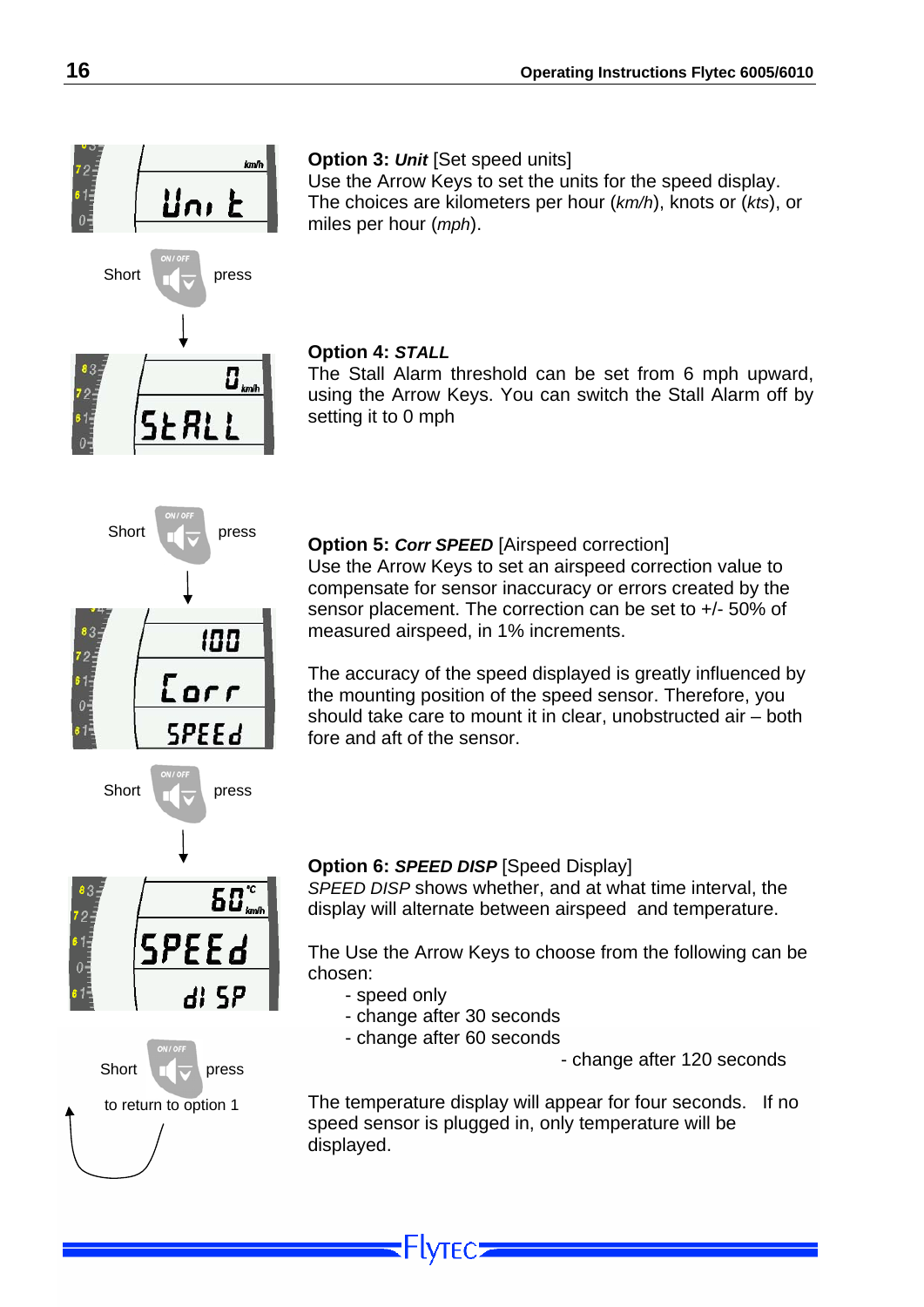#### <span id="page-17-0"></span>**Time Functions**

The 6005/10 has **three** independent chronometers: a **real-time clock**, a **stopwatch** and a **flight timer**.



Use a series of short presses on the *TIME/CHRONO/MEMO* Key to alternate among the time, stopwatch and memory displays.

#### **Time Function Overview**



<sup>1</sup> only if no flight acceptance is detected

 $2$  only if no flight acceptance is detected

#### **CHRONO**

The **stopwatch** is an independent chronometer that can be used to measure elapsed time (e.g., measure the time it takes to run down a ridge and back).



When in TIME or CHRONO display, use a short press on the START/STOP/RESET Key (the up arrow) to start and stop the stopwatch. There are instances where the stopwatch is not displayed depending on which mode the instrument is in  $$ however it will continue to run until it is stopped (or the instrument is switched off). A three-second press on the START/STOP/RESET Key will reset the stopwatch to zero.

#### **Flight Timer**

The flight timer is an independent stopwatch, which starts automatically after you switch on the instrument. Each call of a **set-mode** resets the flight timer clock to 00:00. If the Set-Mode is accessed, as long as the 6005/10 has not recognized that a flight has begun, the flight timer will reset to zero.

 This feature can be used to obtain an accurate start time for the flight timer. For example, press and hold the Alt1 Key just prior to takeoff, make a last minute adjustment to the altitude (if necessary), let the instrument return to the normal flight display on its own and then launch; the instrument will now have your actual start time for the logbook. The flight timer runs until you switch the instrument off and will be stored in the logbook (see Logbook).

**Flytec:**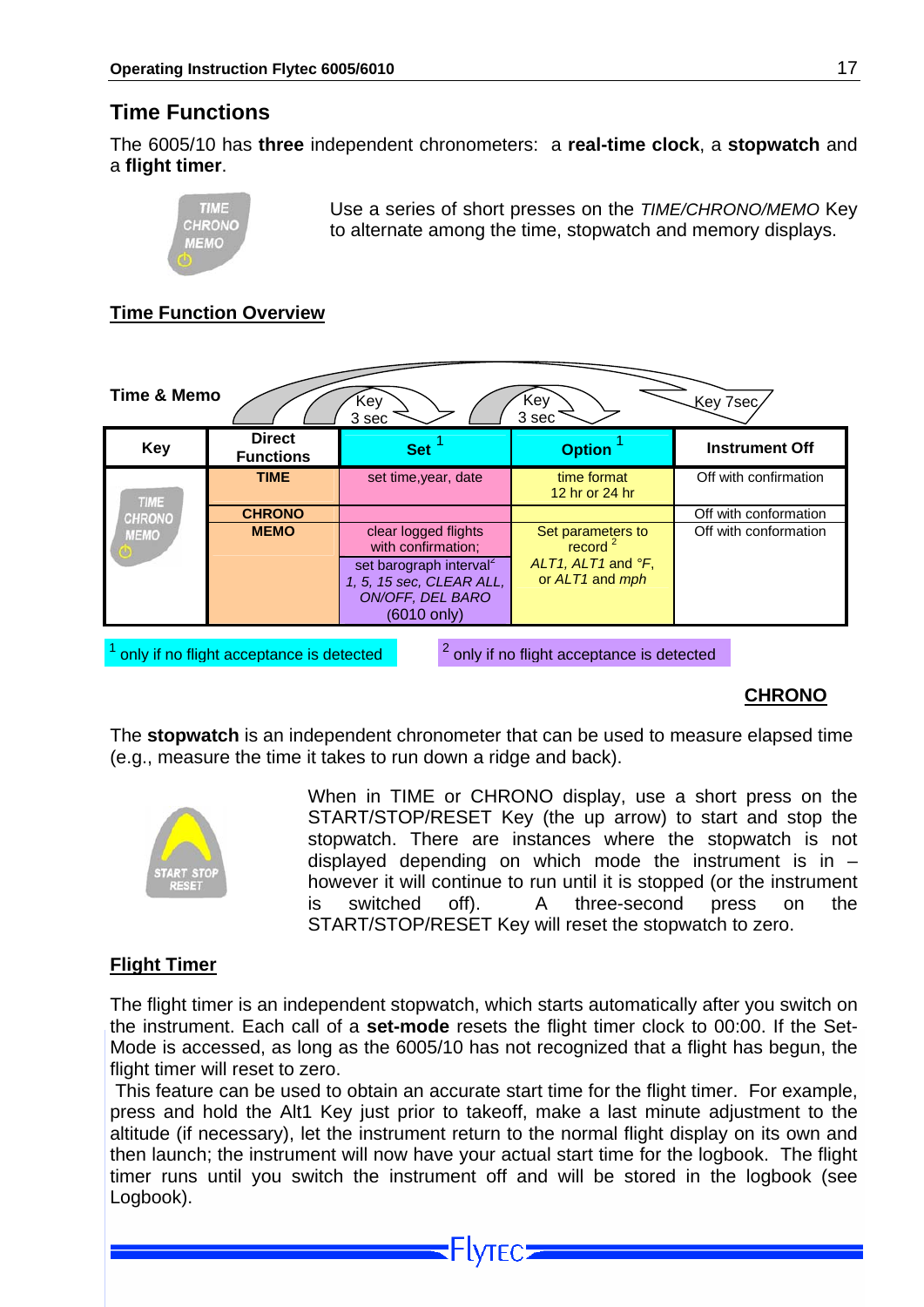<span id="page-18-0"></span>The 6005/10 has a real time clock that displays the time and date even when the instrument is off.







#### **Set-Mode TIME**

In *TIME* display, press the *TIME* Time Key for three seconds to brings the instrument into *TIME* Time-Set-Mode. On the 6010 the *TIME* Set-Mode is only available when the

Pressing the *TIME* Key briefly to move from hours to minutes, year, month, and day, and use the Arrow Keys to set the values for each.

**Note:** Starting to switch off the instrument will take you into Time Set-Mode. **In order to switch off without setting the time, do not release the key**, but continue to hold it down while the instrument counts down from 3 to 1.

#### **Option-Mode TIME**

From *TIME* Set-Mode, press the *TIME* Key for three seconds to bring the instrument into *TIME* Option-Mode.

Use the Arrow Keys to choose between 24-hour and 12-hour (am/pm) time display. **Note: 24 hour format should be used to insure correct flight times in the logbook**

\* The time and date can be set on a 6010 with FlyChart.

#### **Logbook**

The Flytec 6005/6010 automatically logs each flight, beginning when you turn on the instrument and ending when you turn it off. The maximum values for forty flights are recorded; after that the oldest flight is deleted as each new one is added. The flights are numbered in reverse order, so that #1 is the newest and #40 is the oldest. Flight #0 is the current flight.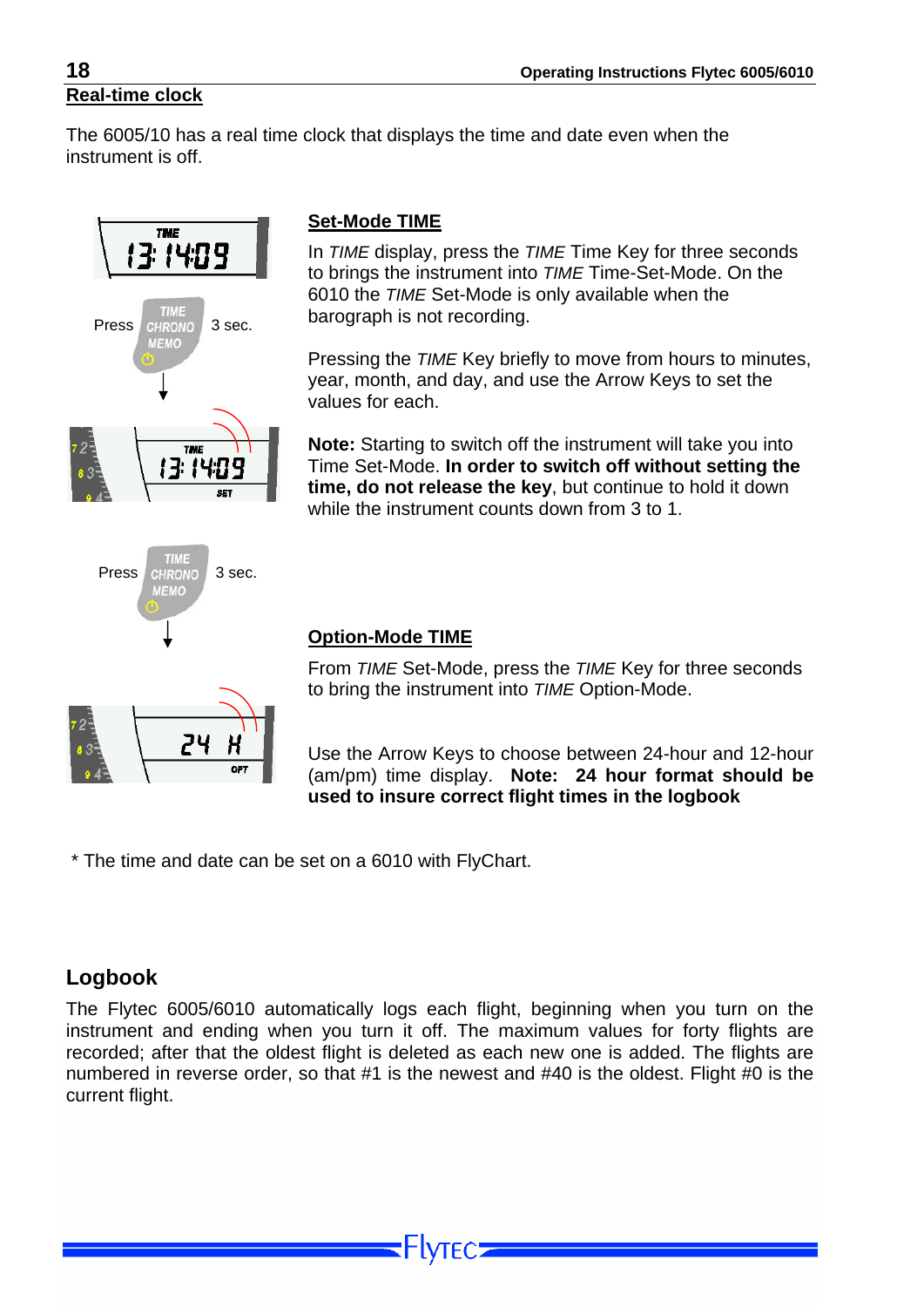<span id="page-19-0"></span>

The Memo display can be brought up by one or two short presses of the TIME/SPEED/MEMO Key and the current flight will be shown (flight #0). Use the Arrow Keys to cycle through viewing the current (0) and previous (1-40) flights stored in memory. If this is done during a flight, the current flight will not be disrupted. Note: In the MEMO display all values are **static**.

If the beginning of a flight is accepted and you access the MEMO display, the instrument will automatically exit the MEMO display and return to normal flight operation after 12 seconds.

#### **Memo Display**



- Graphic display of maximum climb/sink for this flight. Maximum average climb and sink values for this flight
- (display automatically toggles between climb/sink). • Flight number [a small r after the flight number indicates
- that a barogram was recorded for this flight, on Model 6010 only].
- Maximum altitude reached for this flight.
- Date of flight.
- Duration of flight.
- Battery, volume and sink alarm display (independent of flight log).

If a flight has been accepted by the instrument it will be stored into the Logbook automatically when the instrument is switched off.

#### **Flight acceptance**

<span id="page-19-1"></span>

For a flight to be recorded in the logbook, an altitude difference of more than +/-100 feet (30 meters) and a flight time of more than two minutes must be achieved (this prevents wasted flights in the logbook). The **flight acceptance** on a 6010 will by confirmed with the **REC** Indicator.

On the 6010 Instrument and using FlyChart software, it is possible to change the altitude differential threshold for "flight acceptance" between 0 and 100 meters. Using FlyChart it is also possible to invoke a peak-value time delay of 0 to 2500 seconds which will prevent the 6010 from recording vario peaks encountered when tow launching.

**Flytec:**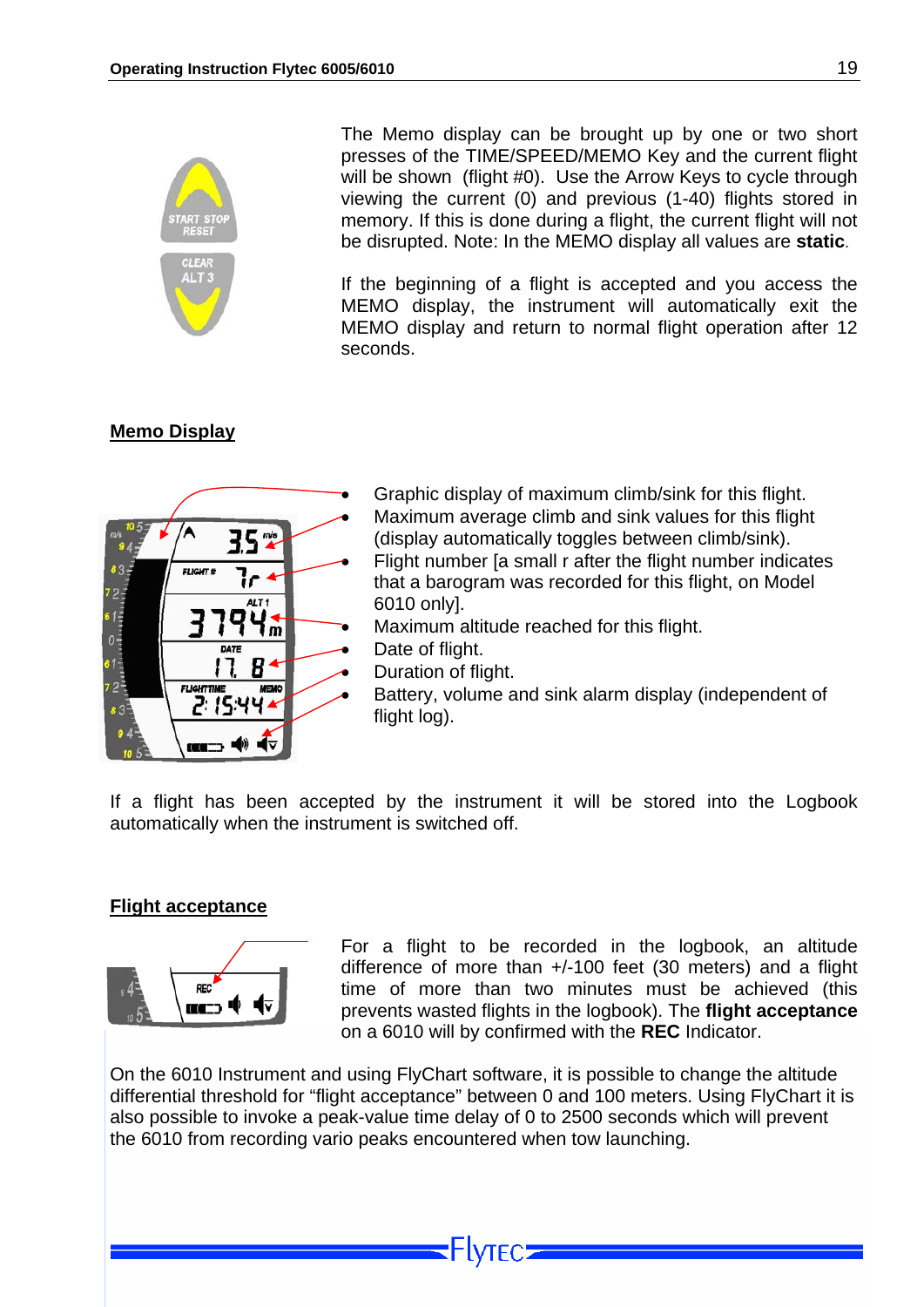## <span id="page-20-0"></span>**Barograph Recording [Model 6010]**

#### **Recording Start / Stop / Store**

The 6010 is able to record the altitude profile of a flight as well as ambient temperature or airspeed. When the barograph feature is turned on (in *MEMO Set-Mode)*, the barogram recording will start as soon as the instrument is switched on. The number of the current flight being recorded is 0; however the flight will only be stored in the barogram memory and in the Logbook if the requirements for **flight acceptance** have been fulfilled. While a flight is being recorded, you cannot enter Set-Mode or Option-Mode for **MEMO, TIME, ALT1 or ALT2**. This is to prevent manipulation of barogram data.

If the **Set-Mode** is accessed, and an actual flight has not started yet (no flight acceptance), the flight timer will reset to zero. This feature can be used to obtain an accurate start time for the flight timer. For example, press and hold the Alt1 Key just prior to takeoff, make a last minute adjustment to the altitude (if necessary), let the instrument return to the normal flight display on its own and then launch; the instrument will now have your actual start time for the logbook. Be sure to switch off the 6010 when you land to insure an accurate stop time for the flight time in the logbook. If there is a valid flight being recorded and you access the MEMO display, the instrument will automatically exit the MEMO display and return to normal flight operation after 12 seconds.

The barogram memory is approximately 130 hours of altitude recording at 15-second intervals. The recording duration is proportionately reduced if a shorter record interval is selected and if temperature or airspeed is also recorded. If the 6010 does not have sufficient empty memory for the recording of the current flight, the **barogram of the oldest flight** will automatically be **deleted**.

The instrument transfers recorded data to static memory at two-minute intervals. In the event of a power interruption, only the last two minutes of data would be missing from a barogram. The barogram memory in the 6010 is static; consequently if the batteries become fully depleted or are removed the recorded data will remain intact for 10+ years.

#### **Time Marker**

If the 6010 is recording a barogram, markers can be inserted by pressing the ALT1/ ALT2 key, a confirmation tone will be given and the marker number will be briefly shown in ALT1 display. This feature can be used to mark events on the barogram (e.g. passing a turn point or landmark, etc.). When a marker is set it will be recorded in the barogram at the next record interval according to the selected record rate (1, 5, or 15 seconds).



**NTFC.**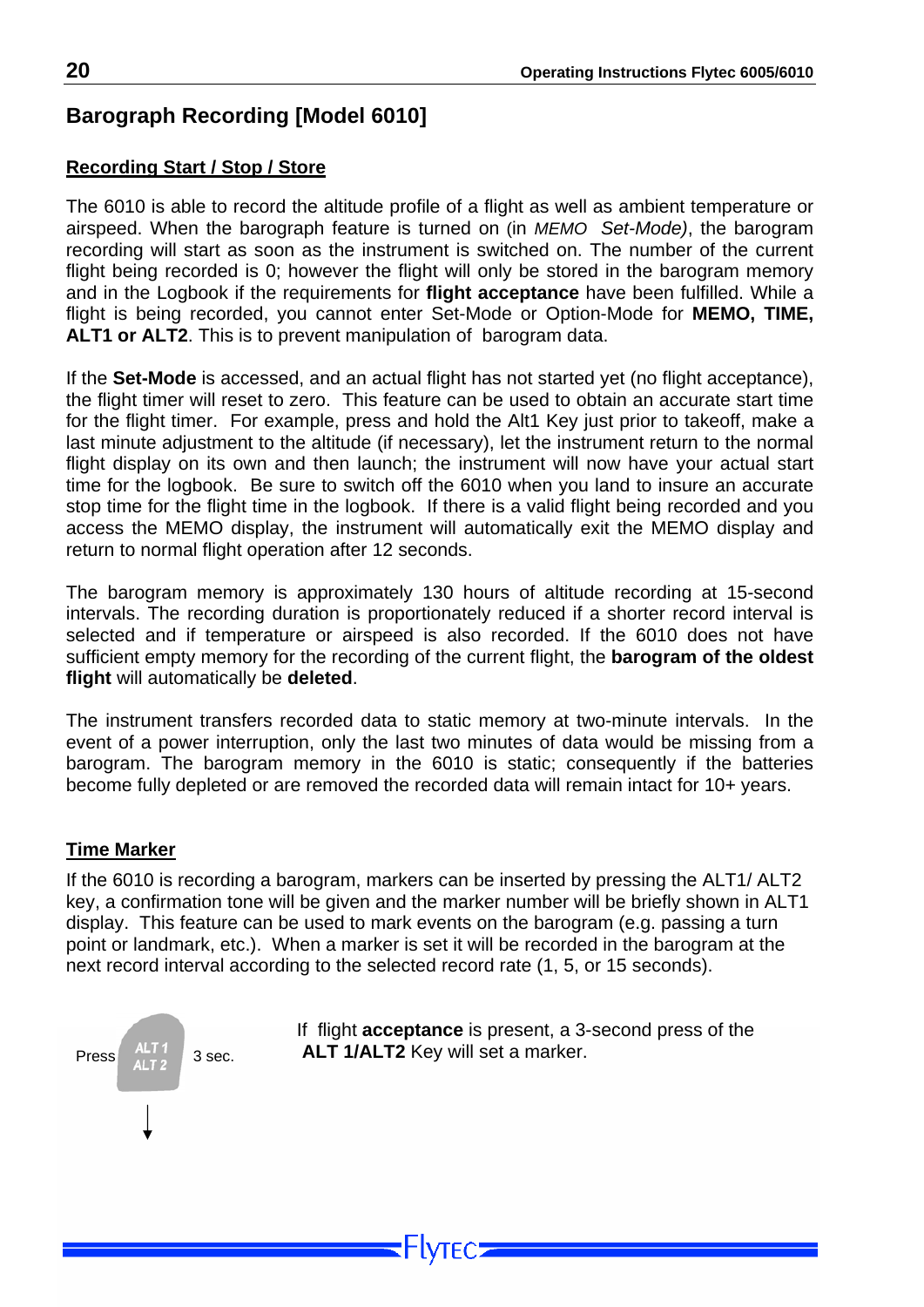<span id="page-21-0"></span>

#### **Set-Mode MEMO** [Model 6010]

While in *MEMO* display, use a 3-second press on the *MEMO* Key to bring the instrument into Memory Set-Mode. The display will now show the parameters to be recorded, the recording time in hours, and the record interval. Note: The set TIME recording time in hours, and the record interval. Note:<br>
MEMO **3** sec. mode is only active if I no **flight acceptance** is present.

> Use the Arrow Keys to scroll through the possible record intervals and clearing options: **1**, **5**, or **15**, **CLEAR ALL**, **OFF and DEL BARO** (visible only if you have recorded barograms). If you select *OFF*, the barograph recording feature will be disabled and only maximum values will be stored in the flight log.



- Barograph storage capacity. The scale will empty as the barogram memory is filled. After that, the oldest flights will be overwritten.
- The parameters to be recorded are set in MEMO Option-Mode (see below).
- Remaining barograph record time. Takes into account the chosen recording interval and available storage capacity.
- Recording interval in seconds.

# EL ER<sub>K</sub>

#### **Clear All Barograms**

As you cycle through the choices in MEMO Set-Mode using short presses on the arrow Keys, you arrive at CLEAR ALL, which allows you to delete all the recordings and the logbook. To confirm, press the ALT1/ALT2 Key for at least three seconds until you hear the confirmation tone.



#### **Delete a Barogram**

If you have barogram recorded in the 6010 and you cycle through the choices in MEMO Set-Mode with short presses on the arrow Keys you will arrive at DEL BARO, shown with the flight number of your most recent flight that has a barogram (i.e., if no barograph recording was made for Flight #1, Flight #2 will appear, and so on). To delete this flight, press the **ALT 1/ALT2 Key** for at least three seconds.

No single flights can be deleted directly from the logbook. You can only delete your most recent barogram; barograms recorded later in the logbook cannot be deleted before those recorded earlier have been deleted.

⊦lγτεc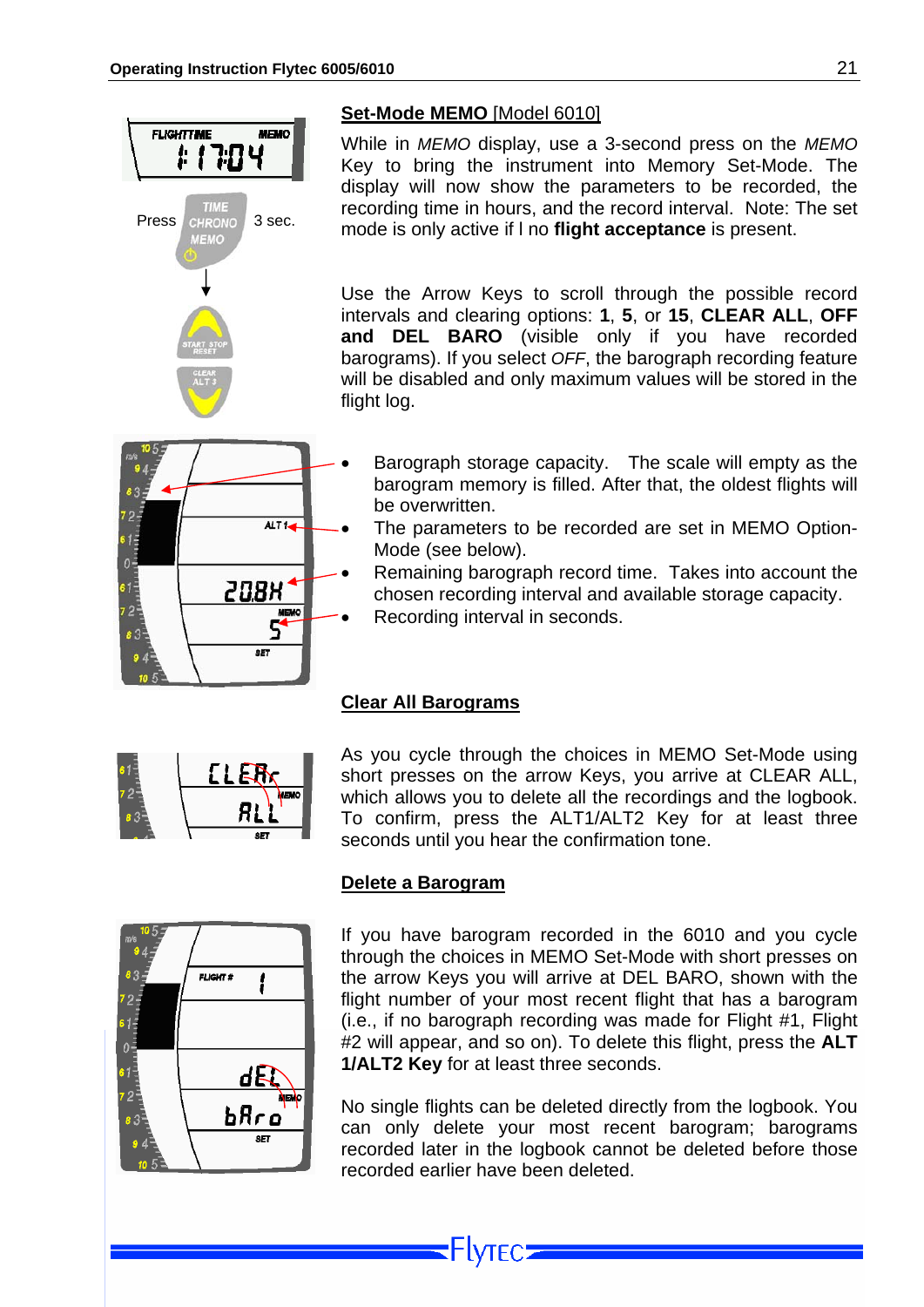#### **Option-Mode MEMO**

From MEMO Set-Mode, press the MEMO Key for three seconds to bring the instrument into MEMO Option-Mode.

The parameters to be recorded on the barogram are set here. Use the Arrow Keys to cycle through the combinations:

- **ALT1**: only Altitude 1
- **ALT1** and **°F**: altitude and temperature
- **ALT1** and **mph**: altitude and speed
- Available recording time with the actual recording
- Capacity and the chosen parameters

#### **Connection to a PC** [Model 6010]

ᡒ kmh

**MEMO** 

ALT<sub>1</sub>

140H

Using FlyChart and a data cable you can download the 6010 Flight memory to a PC where you can view and print recorded flights. Data transmission (upload and download) is initiated with the Download button in FlyChart, and the **6010 must be off**. FlyChart v4.53 or later is required for use with the 6010 and is available for download at www.flytec.com. Please follow the download and installation instructions found there.

After installing FlyChart you will notice that there is a comment in the FlyChart window that says "No License" and the number of flights remaining. Your 6010 came with a license code that will validate your copy of FlyChart. The instructions for installing the license code are contained in the Readme\_E file in the FlyChart directory. Once the license number is properly installed the "no license" comment will be removed. The 6010 is a serial device and comes with a cable to connect the 6010 to a PC COM port. If your PC lacks a COM port then you must use a USB adapter available from Flytec USA, and from computer and office retailers.

-lvtec=

| Temp./Geschw.             | Speicher                               | Geräte Info           |    |           |
|---------------------------|----------------------------------------|-----------------------|----|-----------|
| Höhenmesser               | <b>Akustik</b><br>Variometer           |                       |    | OK        |
| Lautstärke                | 60%                                    | Ÿ                     | x  | Esc       |
| Steigakustik              |                                        |                       | R  | Hilfe     |
| Einsatzpunkt              | 0.01<br>≐<br>m/s                       |                       |    |           |
| <b>Basis Tonhöhe</b>      | 608<br>÷<br>Hz                         |                       |    |           |
| Vorabschaltung            | 0.00<br>m/s                            |                       |    |           |
| Tonscalaerkennung [ASI]   | Q<br><b>EIN</b>                        |                       |    |           |
| Max. Piepsintervall bei 6 | $\Rightarrow$ m/s                      |                       |    |           |
| Sinkakustik-/alarm        |                                        |                       |    |           |
| Einsatzpunkt              | $-2.9$<br>칍<br>m/s                     | Dauerton<br>v         | ⋐  |           |
| Basis Tonhöhe             | 쉬<br>496<br>Hz                         |                       |    | Laden     |
| Simulation                |                                        |                       | Н  | Speichern |
| Tonausgabe                | Soundsystem<br>$\overline{\mathbf{v}}$ | $0.00$ m/s $\sqrt{t}$ | g. | Empfangen |
|                           |                                        |                       | g. | Senden    |

#### **PC Instrument Configuration [Model 6010]**

You can also conveniently configure all of the user settings of the 6010. Setting up your instrument with FlyChart is very convenient, and multiple profiles can be created, saved and transferred. There are a number of additional 6010 user settings that can be set in FlyChart (e.g. automatic shutoff time, altitude threshold for declaring the beginning of a flight, etc.) that cannot be set from the 6010 Set- or Option-Mode.

83,

 $2<sub>z</sub>$ 

<span id="page-22-0"></span>Press CHRONO 3 sec.

MEMO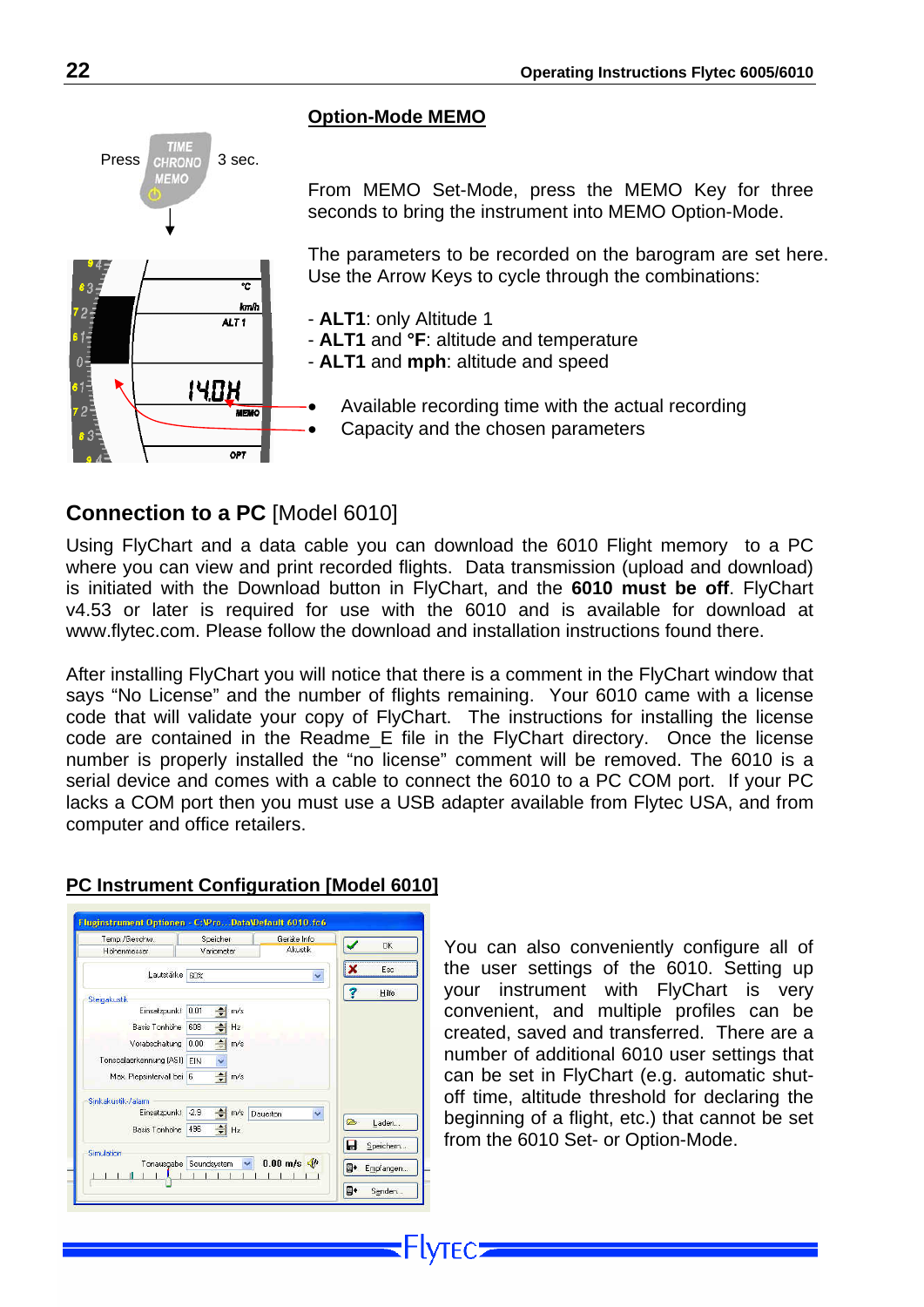#### <span id="page-23-0"></span>**Battery**

The 6005/6010 can operate on 2 AA 1.5V Alkaline or 2 AA 1.2V NiMh batteries. The battery compartment is accessed by removing the slotted screw in the battery door on the rear of the housing.

#### **Battery condition**

During the switching-on process, the instrument will briefly show the relative battery condition in the analog vario scale (Po shown in the digital vario display) where ½ scale equates roughly to batteries that have ½ of their life remaining. When the 6005/6010 is in normal operation the condition of the battery is continuously shown in the lower window of the LCD.



#### **Battery change**

When it becomes necessary to change the batteries verify that the 6005/10 is switched off! Remove one of the spent batteries and replace with a fresh one, then remove the other spent battery and replace it with a fresh one. If the power interruption is less than 30 seconds the time and date will be preserved and will not need to be reset. If the above procedure is followed there will be minimal power interruption to the CPU. If the 6005/10 does not show the time/date after replacing the batteries please follow the procedure in the section *Malfunction/Resetting the Instrument.* 

#### **Malfunction / Resetting the Instrument**

In the event that the 6005/10 behaves oddly or gives an error message, remove the batteries for 5-minutes, then press and hold the on/off key for 1-minute. After the batteries are replaced, the instrument performs a self check. If the problem persists, contact your local Flytec Distributor (www.flytec.ch, www.flytec.com, www.flytec.fr) to determine the appropriate service location to send your instrument for repair.

| Lo Batt                 | Battery voltage less than 2.1 V.<br>Please change batteries.   |
|-------------------------|----------------------------------------------------------------|
| Temperature field Lo    | Temperature is less than $-72.4^{\circ}F$ ( $-50^{\circ}C$ ).  |
| Temperature field Hi    | Temperature is higher than $168.8^{\circ}F$ (76 $^{\circ}$ C). |
| * Temperature field Err | Temperature sensor is faulty.                                  |
| Speed display Hi        | Speed is higher than 99 mph (159 km/h).                        |
| * Speed display Err     | Frequency converter for measuring speed is faulty.             |
| * AdErr                 | Analog/Digital -converter for measuring pressure is faulty.    |

Hytec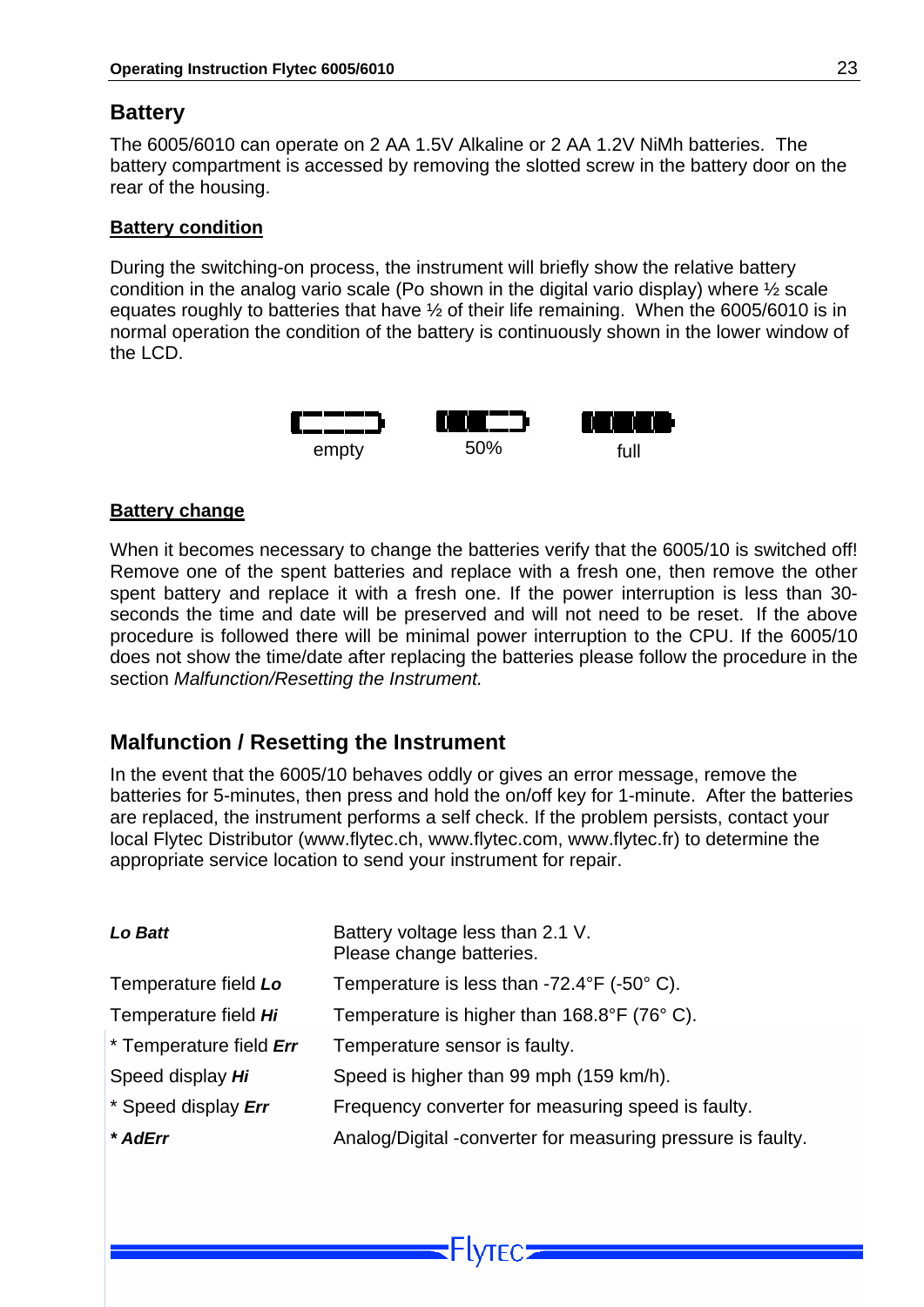#### <span id="page-24-0"></span>**Maintenance and Care**

#### **Water Damage**

Water damage invalidates the warantee. If the instrument gets wet, proceed as follows:

- remove the batteries immediately
- remove the housing screws and open the housing
- dry the instrument in warm air from a hair dryer
- If the instrument got wet in salt or contaminated water thoroughly rinse all interior components with warm water before drying Send the instrument, as soon as possible, to Flytec USA for customers in North America. Customers outside North America should send their instrument to Flytec AG in Switzerland.
- **Warning: NEVER dry the instrument in a microwave oven**

#### **Calibration**

Altitude, temperature and airspeed can be corrected in their respective Option-Modes; however, the correction values for these functions should only be altered for good reason (i.e. you are sure that the displayed values are inaccurate). For information on calibration contact Flytec AG at [flytec@swissonline.ch](mailto:Flytec@swissonline.ch) or Flytec USA at [info@flytec.com](mailto:info@flytec.com)

#### **Warranty**

Our instruments carry a 24-month warranty. However, physical damage such as a broken housing or display window as well as damage resulting from abuse, battery leakage and water landings are excluded from this warranty

#### **Disclaimer**

Flytec AG and Flytec USA accept no liability for faults arising from any abuse or unapproved use of your instrument. In rare cases, it may happen that the instrument does not provide any data at all, or the data is incorrect. FLYTEC is not responsible for any damages due to the incorrect functioning of the instrument.

#### **Responsibility for ensuring safe flight lies with the pilot alone.**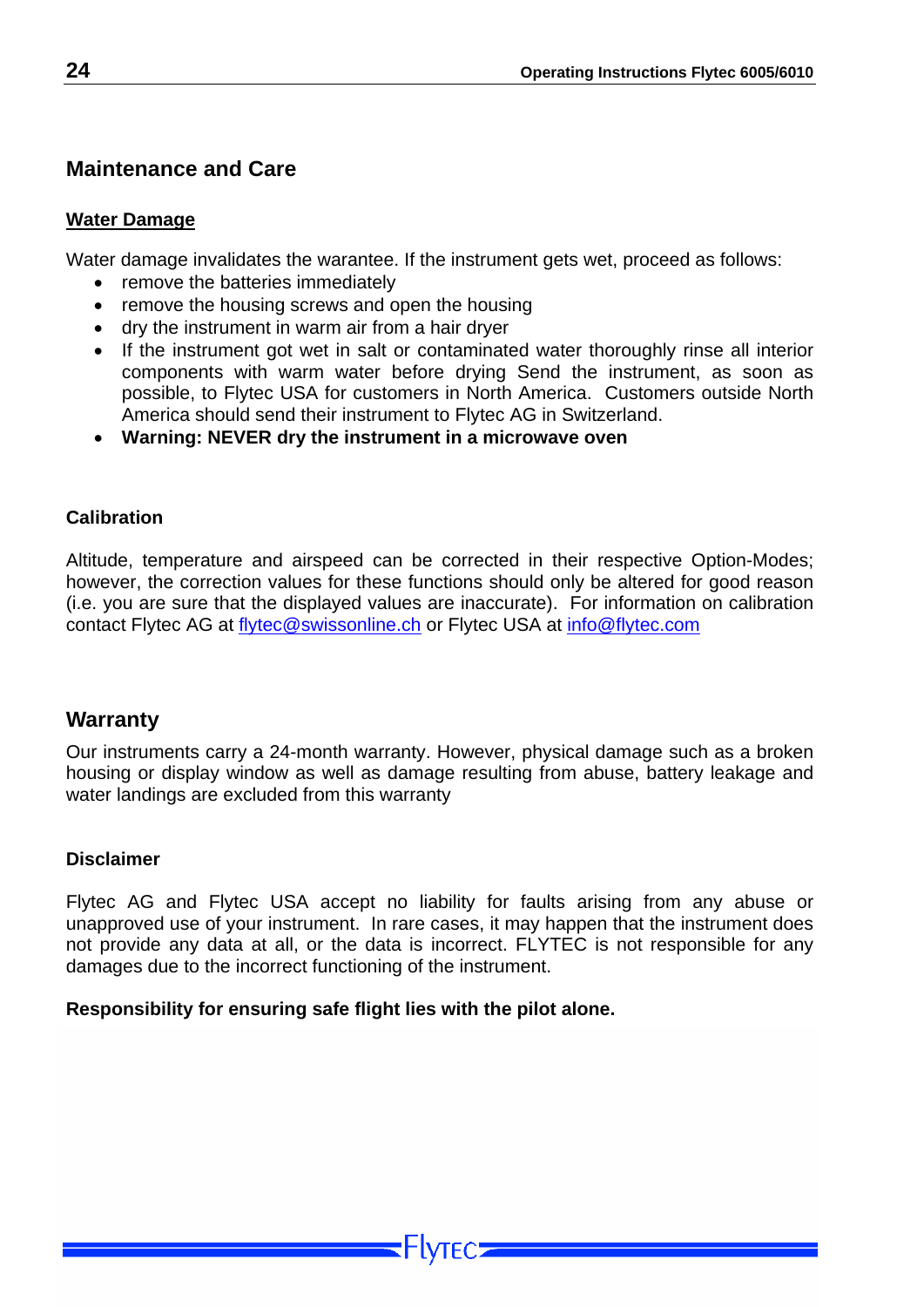#### <span id="page-25-0"></span>**Technical Data**

| Size:                                                       | 4-3/8 x 2-3/4 x 13/16 inches (138 x 74 x 23 mm)                                                                                                    |
|-------------------------------------------------------------|----------------------------------------------------------------------------------------------------------------------------------------------------|
| Weight:                                                     | 6.278 ounces (178 grams) (with 2 alkaline batteries,<br>without mountings)                                                                         |
| <b>Electrical Power Supply:</b>                             | 2 AA alkaline batteries AA or NiMH batteries                                                                                                       |
| <b>Battery Life:</b>                                        | > 250 hours with 2 alkaline batteries                                                                                                              |
| Altimeter:                                                  | max. 37,700 feet (11,500 m), 3 ft (1 m) steps                                                                                                      |
| QNH air pressure:                                           | hPa or inHg                                                                                                                                        |
| Variometer:                                                 | analog $\pm$ 2,000 ft/min (10 m/s), 40 ft/min (0.2 m/s) steps<br>digital $\pm$ 19,200 ft/min (96 m/s), 10 ft/min (0.1 m/s) steps                   |
| Integrator (Vario Averager):                                | adjustable from 1 sec to 30 sec                                                                                                                    |
| Speed Display:                                              | digital, 0 to 99 mph (160 km/h),<br>displayed in km/h, kts or mph<br>resolution: 1 mph, 1 km/h or, 1 kts<br>calibration range $\pm$ 50%            |
| Temperature Display:                                        | -72.4°F to 168.8°F (- 50°C to 76°C)<br>units: °F or °C<br>resolution: $0.1^{\circ}F(0.1^{\circ}C)$<br>accuracy: $\pm$ 0.5° C, calibration possible |
| <b>Time Functions:</b>                                      | real time clock (12h/24h) with date<br>stop watch up to 99 hrs 59 min 59 sec<br>automatic calendar, automatic logging                              |
| Max. Barograph Recording<br>Time [6010]:                    | 130 hours. flying time<br>recording interval: 1 sec, 5 sec or 15 sec<br>recording of altitude, altitude and speed, or altitude and<br>temperature  |
| Number of Logged Flights:                                   | 40 with date, start time, flying time, max. altitude and<br>min./max. vario                                                                        |
| Operating Temperature Range: 5°F to 140°F (-15°C to +60 °C) |                                                                                                                                                    |
| Storage Temperature Range:                                  | -22°F to 158°F (-30°C to +70 °C)                                                                                                                   |
|                                                             |                                                                                                                                                    |

Brackets and airspeed sensors for hang gliders and paragliders are available**.** 

 $\overline{\phantom{a}}$   $\overline{\phantom{a}}$   $\overline{\phantom{a}}$   $\overline{\phantom{a}}$   $\overline{\phantom{a}}$   $\overline{\phantom{a}}$   $\overline{\phantom{a}}$   $\overline{\phantom{a}}$   $\overline{\phantom{a}}$   $\overline{\phantom{a}}$   $\overline{\phantom{a}}$   $\overline{\phantom{a}}$   $\overline{\phantom{a}}$   $\overline{\phantom{a}}$   $\overline{\phantom{a}}$   $\overline{\phantom{a}}$   $\overline{\phantom{a}}$   $\overline{\phantom{a}}$   $\overline{\$ 

**The technical data may be changed at any time.**